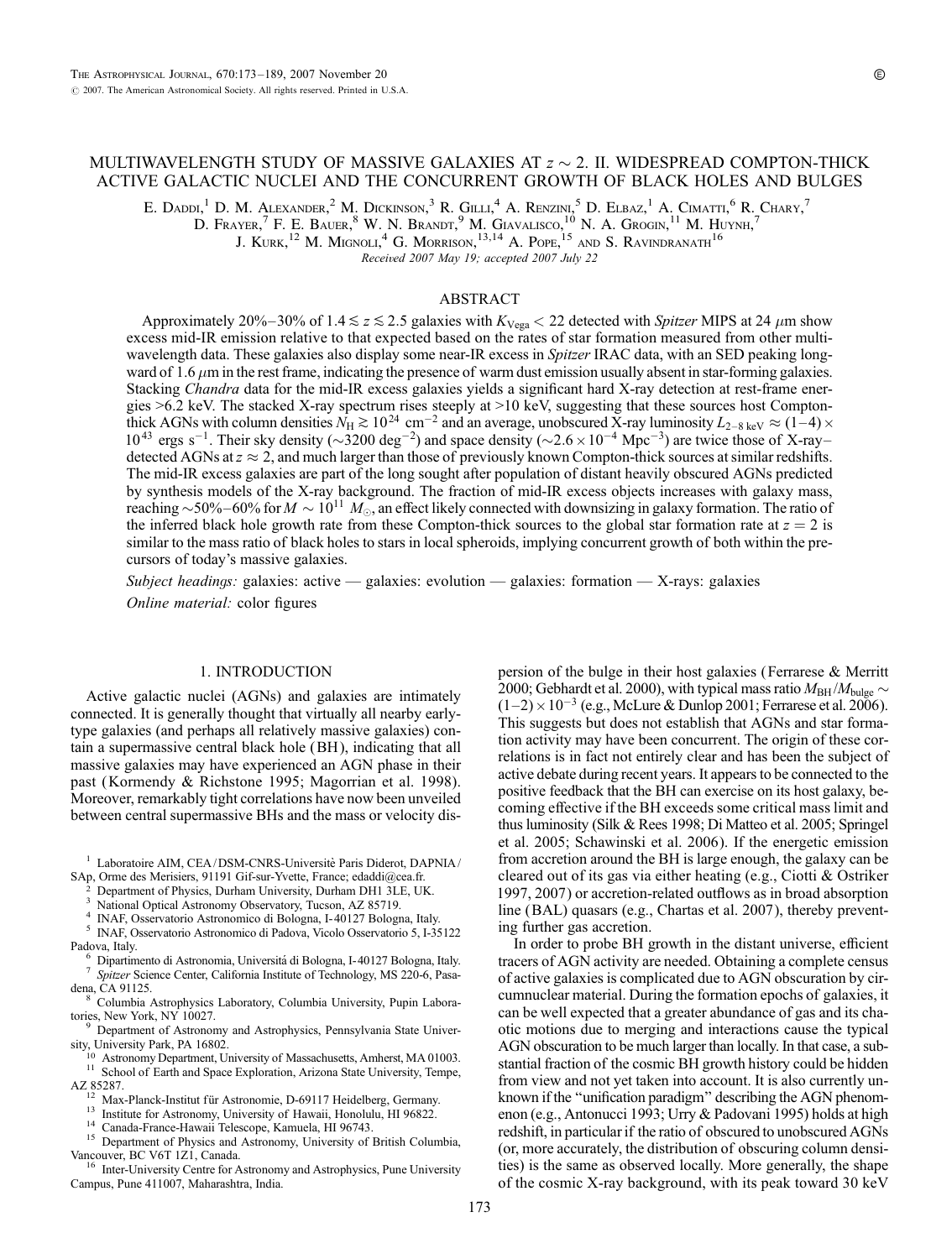(Marshall et al. 1980), suggests that much of the BH accretion luminosity at substantial redshifts is obscured (e.g., Fabian & Iwasawa 1999).

The deepest X-ray surveys available to date, performed with the *Chandra* satellite in the Chandra Deep Field–South (Giacconi et al. 2002; GOODS-South field, hereafter GOODS-S) and Chandra Deep Field–North (Alexander et al. 2003b; GOODS-North, hereafter GOODS-N) and with *XMM-Newton* (e.g., Hasinger 2004; in the Lockman Hole), resolved most of the X-ray background at energies  $0.5-6$  keV, but a substantial fraction of the higher energy background remains unresolved (Krivonos et al. 2005; Worsley et al. 2005, 2006; Hickox & Markevitch 2007). Synthesis models have been built (Comastri et al. 1995; Gilli et al. 2001, 2007), showing that in order to account for the high-energy X-ray background, where most of the accretion energy in the universe is being emitted, one has to postulate the existence of substantial populations of high-redshift, heavily obscured, Compton-thick AGNs (with column densities of  $N_H \gtrsim 10^{24}$  cm<sup>-2</sup>). Such a population of Compton-thick sources at high redshift still awaits discovery (e.g., Barger et al. 2007). Hard X-ray selection, the best means currently to find such sources at high redshift, is limited by telescope sensitivities and would allow one to find only the brightest sources and with nonextreme column densities (e.g., Brandt & Hasinger 2005). As an example, the archetype Comptonthick AGN NGC 1068, with  $L_X > 10^{44}$  ergs s<sup>-1</sup>, would have a hard X-ray (2–8 keV) flux of only  $\sim$ 7  $\times$  10<sup>-18</sup> ergs s<sup>-1</sup> cm<sup>-2</sup> at  $z = 2$ , more than an order of magnitude fainter than that of sources detectable in the deepest (2 Ms) Chandra survey, in the GOODS-N field.

On the other hand, some of the energy absorbed by the obscuring material is reprocessed and reemitted at longer wavelengths, providing the opportunity to detect these sources via their IR emission. For example, the nucleus of NGC 1068 would have a flux density of 25  $\mu$ Jy at 24  $\mu$ m if placed at  $z = 2$ , very faint but still detectable in the ultradeep Spitzer MIPS imaging taken as part of GOODS. One of the primary goals of GOODS was indeed the discovery of previously unknown populations of distant AGNs (e.g., Treister et al. 2004) by combining the deepest multiwavelength imaging brought to bear on these fields. Several recent studies have focused on finding distant obscured AGNs by means of mid-IR or far-IR selection, in GOODS and other deep Spitzer surveys. For example, selection by means of red IRAC  $(3.5-8 \,\mu m)$  colors was presented by Lacy et al. (2004) and Stern et al. (2005), and similarly the selection by means of power-law spectral energy distributions (SEDs) over IRAC bands (Alonso-Herrero et al. 2006; Donley et al. 2007) has provided AGN candidate samples with only partial overlap with  $X$ -ray-selected sources.

The peak of QSO activity has been established to take place at  $z \approx 2$  (e.g., Schmidt 1968; Croom et al. 2004; Hasinger et al. 2005). Therefore, it is quite natural to look for the growth of BHs in massive galaxies at the same epoch. Indeed, the massive  $z \sim 2$ galaxies selected at submillimeter wavelengths (SMGs) are undergoing star formation activity and at the same time host luminous AGNs, just the signatures expected for joint stellar BH growth (e.g., Alexander et al. 2005a, 2005b; Borys et al. 2005). However, these sources are relatively rare and appear to represent the most strongly star-forming galaxies at these epochs (e.g., Chapman et al. 2005), and it is important to see if this joint growth is also occurring in more typical massive galaxies at  $z \sim 2$ .

This paper describes a source population serendipitously discovered while studying the multiwavelength emission properties of distant  $1.4 < z < 2.5$  massive star-forming galaxies in the GOODS fields, described in a companion paper (Daddi et al.

2007, hereafter Paper I). As discussed in Paper I, we have built  $z \sim 2$  galaxy samples free of detectable AGN activity. A sizable fraction shows distinct mid-IR excess with respect to that expected from star formation activity alone. This property of  $z \sim 2$  galaxies implies that the extremely efficient and penetrating 24  $\mu$ m photometry from Spitzer is not always a reliable estimator of the ongoing star formation rates (SFRs) in galaxies, especially in the case of sources with very bright mid-IR luminosities ( particularly those encountered at  $z \sim 2$  in surveys shallower than GOODS). In this paper we investigate the nature of these mid-IR excess sources in detail. Stacking in the X-ray bands with *Chandra* clearly unveils heavily obscured AGNs, in many cases (or perhaps most cases) with Compton-thick central BHs, which might be responsible for the mid-IR excess. The 24  $\mu$ m photometry is therefore still extremely valuable also in the case of bright 24  $\mu$ m galaxies at  $z = 2$ , as it allows us to investigate this previously unidentified population of distant AGNs, relevant for the history of accretion onto supermassive BHs and their feedback on galaxy formation and evolution at a crucial epoch of massive galaxy formation.

The paper is organized as follows: In  $\S$  2 we describe the mid-IR excess galaxy sample and summarize all relevant background work described in full detail in the companion paper (Paper I). In  $\S$  3 we compare the mid-IR to UV estimated SFRs (i.e., the mid-IR excess) to a number of other observed galaxy properties and show that a warm dust component in addition to the colder star formation component is present in these galaxies at near-IR to mid-IR rest-frame wavelengths. The X-ray stacking analysis, unveiling the presence of heavily obscured AGNs, is presented in  $\S 4$ , with the constraints on the absorbing gas column density suggesting that these sources are typically Compton-thick. We discuss the implications of these results with regard to the obscured AGN fraction at high redshifts, the X-ray background, the coeval growth of BHs and galaxies, and the AGN duty cycle in  $\S$  5; the possible relevance of these results for AGN feedback is discussed in  $\S$  6. Future prospects for further developments in understanding this previously unknown population of  $z \sim 2$ AGNs are given in  $\S$  7. Summary and conclusions are provided in  $\S$  8. We quote stellar masses and SFRs for the case of a Salpeter initial mass function (IMF) from 0.1 and 100  $M_{\odot}$ , and we adopt a *WMAP* cosmology with  $\Omega_{\Lambda}$ ,  $\Omega_M = 0.74$ , 0.26 and  $h = H_0(km \text{ s}^{-1} \text{ Mpc}^{-1})/100 = 0.73$  (Spergel et al. 2007). Unless explicitly stated otherwise, we quote magnitudes in the Vega scale.

### 2. THE SAMPLE

#### 2.1. Galaxy Selection and Data Sets

The data set and galaxy samples used in this paper are fully described in Paper I. For completeness we provide the relevant information here. We have selected sources in the  $K$  band to completeness limits of  $K = 20.5$  in the GOODS-N and  $K = 22$  in the GOODS-S field and then used the  $BzK$  color selection technique of Daddi et al. (2004a) to identify a total of  $\sim$ 1200 galaxies at  $1.4 \le z \le 2.5$ . Accurate photometric redshifts ( $\sigma_z \sim 0.25$ ) and a large number of spectroscopic redshifts have been used. We exclude from the analysis the small fraction of contaminant  $BzK$  galaxies with  $z < 1.2$  or  $z > 3$ . Sources of spectroscopic redshifts are described in Paper I and include all available public data sets, plus currently unpublished redshifts from the ultradeep  $(15-30$  hr per mask) spectroscopy of the Galaxy Mass Assembly ultradeep Spectroscopic Survey (GMASS; J. Kurk et al. 2008, in preparation). We have excluded AGN-hosting galaxies by eliminating from the sample (1) sources with a  $2-8$  keV band detection in the 1 and 2 Ms Chandra Deep Field X-ray catalogs of Alexander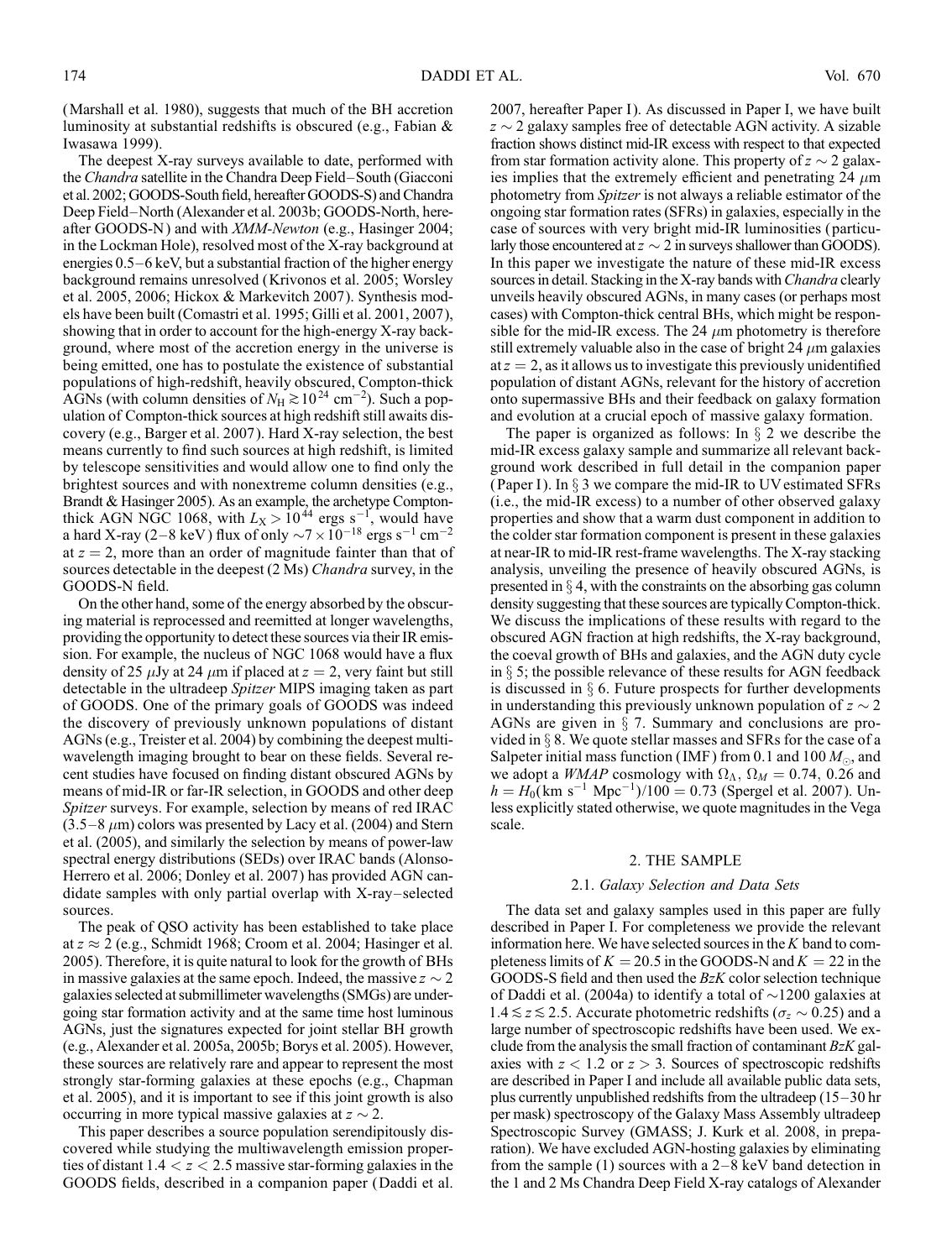et al. (2003b) for GOODS-S and GOODS-N, respectively, and (2) sources with power-law SEDs over Spitzer IRAC and MIPS, lacking a distinct decrease in the flux density  $(f_\nu)$  at wavelengths beyond 1.6  $\mu$ m rest frame, based on visual classification (eventually, this removes only six galaxies in total due to power-law SEDs that were not also detected in the hard X-ray band). We also excluded 10% of the galaxies in the sample because of source blending due to the low resolution ( $\sim$ 1.6") at IRAC wavelengths, which generally hampers measurement of accurate *Spitzer* MIPS 24  $\mu$ m flux densities as well.

The main aim of Paper I is to investigate the nature of star formation at high redshift and to identify the best means to estimate the ongoing SFR activity. The work thus mostly focuses on  $BzK$ star-forming galaxies (as opposed to BzK passive galaxies). All the multiwavelength SFR indicators available in GOODS have been used. These include (1) the deepest current Spitzer MIPS 24  $\mu$ m imaging (R. Chary et al. 2008, in preparation), reaching about 12  $\mu$ Jy (3  $\sigma$ ) in both fields; (2) the deepest current Spitzer MIPS 70  $\mu$ m imaging, reaching about 1.8 mJy in part of both GOODS fields (Frayer et al. 2006; D. T. Frayer 2008, in preparation); (3)  $160$  hr of VLA<sup>17</sup> 1.4 GHz data in GOODS-N with  $4.7 \mu Jy$  of rms per beam (G. Morrison et al. 2008, in preparation); (4)  $0.5-2$  keV X-ray imaging from *Chandra* (used mainly in this paper, where we also discuss the AGN contamination that is needed for the interpretation of those data); (5) a deep 850  $\mu$ m map of GOODS-N (Pope et al. 2005); and (6) UV photometry from GOODS ground-based and Hubble Space Telescope imaging (Giavalisco et al. 2004). The way in which photometry at these various wavelengths is interpreted to measure SFR in galaxies and the implied known limitations are described in  $\S$  3 of Paper I. The main results of Paper I, relevant to this work, are presented in  $\S\S 4$ and 5 of that paper. In summary, we find that a fraction of the  $z = 2$  galaxies (generally those with the brightest mid-IR luminosities) have significant excess flux density in the mid-IR at 24  $\mu$ m, i.e., at rest-frame  $\sim$ 8  $\mu$ m, compared to the flux density expected on the basis of their ongoing star formation activity. A consistent mid-IR excess is also inferred from a comparison with radio, 70  $\mu$ m, UV, and submillimeter (Paper I) (and soft X-ray, as discussed later in this paper) derived SFRs. We also find that the SFRs estimated from the dust reddening-corrected UV luminosities compare fairly well with respect to all other available indicators.

The aim of this paper is therefore to carefully identify and study the population of sources with mid-IR excess. In order to work with meaningfully defined galaxy samples, being able to compute accurately SFRs from both mid-IR and the UV, we limited in the following the analysis to 24  $\mu$ m-detected sources with well-defined UV slopes [i.e., those with an error in  $(B - z)$  color less than 0.4 mag]. This is required in order to obtain reasonable estimates of dust-corrected UV SFR (SFR<sub>UV, corr</sub>), with a formal error in the reddening correction lower than a factor of  $\approx 2$ .

We further excluded galaxies that appear to be quiescent or have only a low level of star formation activity. These sources are generally very red in the UV because of relatively old stellar populations affecting the colors, and not simply because of dust reddening. For such sources the dust extinction correction is expected to fail, leading to overestimated  $SFR_{UV,corr}$ , so that the comparison of mid-IR based SFRs to UV ones is not feasible. Based on the Paper I finding of a tight correlation between SFR and stellar mass at redshift  $z \sim 2$  (as well known now to exist from  $z = 0$ ) to 1; Elbaz et al. 2007; Noeske et al. 2007), we excluded quiescent galaxies as those for which the specific star formation rate  $SSFR_{mid-IR}^{\circ} < SSFR_{mid-IR}^{\circ}/3$ , where  $SSFR \equiv SFR_{mid-IR}/mass$  and SSFR $_{mid}^{0}$  is the median for 24  $\mu$ m-detected  $z \sim 2$  galaxies in GOODS. This criterion also requires a 24  $\mu$ m detection.

## 2.2. Definition of Mid-IR Excess Sources

Following the results from Paper I, we define here mid-IR excess sources as sources satisfying

$$
log(SFR_{mid-IR+UV}/SFR_{UV,corr}) > 0.5.
$$
 (1)

Here SFR<sub>mid-IR+UV</sub> is derived from the 24  $\mu$ m flux density at the measured spectroscopic or photometric redshift and using the Chary & Elbaz (2001) templates, which are based on local midto far-IR correlations, with the addition of SFR estimated from the directly observed UV luminosity (nonreprocessed light from star formation). The term  $SFR_{UV,corr}$  is estimated from the UV after correcting for dust extinction based on the Calzetti et al. (2000) law (the average correction is a factor of  $\sim$ 40 for  $K < 20$  sources [Daddi et al. 2005b] and decreases to a factor of a few to the faintest  $K = 22$  limits). A galaxy can satisfy this mid-IR excess criterion either from overestimating the  $SFR_{mid-IR}$  with respect to  $SFR_{UV}$  or from underestimating the latter relative to the former. The first case corresponds to a genuine excess flux density in the mid-IR; the second one can be due to dust obscuration exceeding the Calzetti law prediction (optically thick UV emission). In Paper I it is shown that the second case is relevant at most for a small fraction of the sample  $(\leq15\%)$ , and therefore the vast majority ( but not all) of mid-IR excess sources are overluminous, for some reason, at mid-IR wavelengths.

It is important to recall here that the luminosity-dependent Chary & Elbaz (2001) templates that we adopt have been built on the basis of the local correlations in the mid-IR to far-IR for starforming galaxies. A mid-IR excess with respect to these SEDs is equivalent to a mid-IR excess with respect to the SED of standard star-forming galaxies in the local universe. In any case, it should be clarified that this population of mid-IR excess galaxies is well defined independently of the class of SEDs used to interpret the mid-IR luminosities. As shown extensively in Paper I,  $z = 2$  galaxies at a given intrinsic SFR or bolometric luminosity appear to display a wide range in their  $L(8 \mu m)$ . Therefore, mid-IR excess galaxies can be also seen as galaxies with  $L(8 \mu m)$  larger than the average  $\langle L(8 \mu m) \rangle$  of galaxies of a given SFR (or of local starforming galaxies with the same SFR). Deviations from the normal  $L(8 \mu m)$  versus SFR relation are also observed in the local universe and generally ascribed to the presence of an AGN (e.g., Genzel et al. 1998; Laurent et al. 2000; Dale et al. 2006; Armus et al. 2007).

The threshold chosen in equation (1) (0.5 dex, about a factor of 3) is dictated by the evidence that, in the opposite direction to mid-IR excess galaxies, there are very few galaxies with  $SFR_{UV,corr}$ in excess of more than a factor of 3 of  $SFR_{mid-IR+UV}$  (Fig. 1). This suggests that samples of genuinely discrepant galaxies with too high ratios are to be found above a similar threshold, assuming that intrinsic scatter in the ratio is to first order symmetrical.<sup>18</sup> We later show that this threshold is well defined also with respect to the X-ray properties of the samples.

Although the use of UV as the primary SFR indicator is less than optimal because of the possibility for substantial obscuration from thick lines of sight, it is the only one available for nearly all

<sup>&</sup>lt;sup>17</sup> The National Radio Astronomy Observatory is a facility of the National Science Foundation operated under cooperative agreement by Associated Universities, Inc.

<sup>&</sup>lt;sup>18</sup> It is worthwhile to emphasize that, despite the large dust reddening corrections to SFR<sub>UV, corr</sub>, most sources in Fig. 1 cluster around a ratio of 1, and the Gaussian component in the distribution has a dispersion of only  $\sim 0.2$  dex.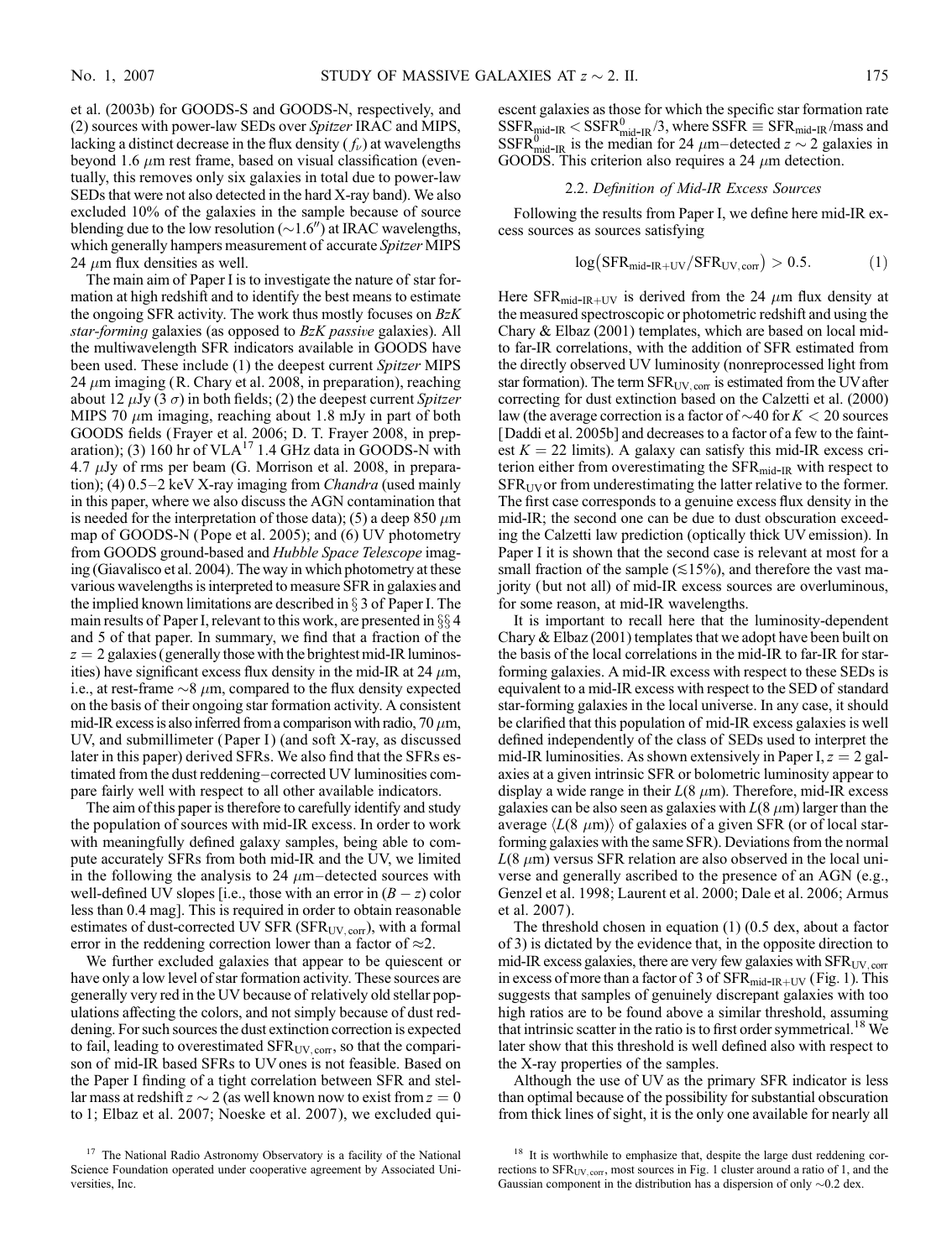

FIG. 1.—Ratio of mid-IR-based to UV-based SFR plotted as a function of the redshift. Here and in several of the figures in this paper, we plot only the GOODS-S portion of the galaxy sample, being deeper and extending to  $K < 22$ . Filled squares indicate spectroscopic redshifts, while open squares indicate photometric redshifts. The horizontal line defines the separation between mid-IR excess and normal galaxies, as given by eq. (1). The rightmost panel shows the distribution of sources as a function of mid-IR excess ratio. The dotted line is the reflection of the bottom part of the histogram around a ratio of 1. The error bar in the top left part of the figure shows the typical error in the SFR ratio, inferred from the spread of the histogram around a ratio of 1. [See the electronic edition of the Journal for a color version of this figure.]

24  $\mu$ m sources at  $z \sim 2$  in GOODS (the other SFR indicators being limited by sensitivity and applicable individually to only a fraction of the galaxies, e.g., 20% for radio).

The combination of the requirements discussed in the previous section leaves us with a total sample of 430 (183) galaxies in the GOODS-S (GOODS-N ) field, or about 50% of the primary sample. Of these, 106 (58) satisfy equation (1) and are therefore classified as mid-IR excess galaxies, representing 24.6% (31.7%) of the total sample. Likewise, robust spectroscopic redshifts are available for 108 (44) galaxies, or 25.1% (24.0%) of the total sample. Most of the mid-IR excess sources have very high  $8 \mu m$  restframe luminosities, often in excess of  $10^{11} L_{\odot}$  (Fig. 2), and the vast majority of galaxies in our sample having  $L(8 \mu m) > 10^{11} L_{\odot}$ also show a mid-IR excess. This is reminiscent of finding that most luminous IR galaxies in the local universe tend to be AGN dominated (e.g., Tran et al. 2001).

# 3. MID-IR EXCESS AND OTHER GALAXY PROPERTIES

With the aim of understanding the nature of the sources with mid-IR excess and therefore the origin of this excess, we have searched for the existence of possible correlations of this excess with other galaxy properties.

## 3.1. UV Slopes, Redshift, Morphology, and Colors

As shown in Figure 13 of Paper I, the mid-IR excess does not strongly depend on the UV slope of the galaxies, and we therefore exclude that it is due to effects inherent in the correction for reddening of the UV luminosity. A possible origin of the excess could instead be mid-IR SED evolution with redshift, within the  $1.2 < z < 3$  range populated by our sample. We have checked if mid-IR excess sources preferentially appear at some high or low



Fig. 2.—Mid-IR excess is observed to correlate with the mid-IR luminosity of galaxies ( Paper I; the lack of sources in the top left part of the plot might be in part a selection effect). Symbols are as in Fig. 1. The majority of the sources with  $L(8 \mu m) > 10^{11} L_{\odot}$  would be classified as mid-IR excess sources based on the definition in eq. (1). Multiwavelength analysis in Paper I (and later in this paper) shows that the excess is present with respect to radio, UV, 70  $\mu$ m, soft X-ray, and submillimeter SFR indicators. [See the electronic edition of the Journal for a color version of this figure.]

redshift within the  $z \sim 2$  sample (Fig. 1). There is a tendency for  $z \sim 1.5$  sources to have low mid-IR to UV ratios. This could be due to 9.7  $\mu$ m silicate absorption entering the 24  $\mu$ m Spitzer MIPS bandpass, or to an overestimation of the reddening correction at these lowest redshifts. There is also a tendency for sources with the strongest excess to be located at  $z \gtrsim 2$ . However, the median ratio of mid-IR $-$  to UV-based SFRs is fairly stable as a function of redshift, and no strong trend with redshift is detected. If we are seeing galaxies with anomalous mid-IR SEDs, compared to  $z \sim 0$ , they are rather homogeneously distributed in the probed redshift range.

We have performed Sérsic index fitting using Galfit (Peng et al. 2002) to the ACS F850W band images of our sample of  $z = 2$  galaxies in GOODS-S. Results and full details will be presented in S. Ravindranath et al. (2008, in preparation). Comparing the Sérsic index and size distributions of mid-IR excess and normal galaxies, we do not find statistically significant differences for the full sample with  $K < 22$  in GOODS-S.

Instead, we find a strong correlation of the mid-IR excess with the  $(K - \text{IRAC})$  colors. Figure 3 shows that mid-IR excess objects have redder  $(K - 5.8 \ \mu m)$  colors. Galaxies with spectroscopic redshift follow the same trend of those with only a photometric redshift. Similar trends are observed for the other three IRAC channels (3.6, 4.5, and 8.0  $\mu$ m, not shown here). In principle, redder colors could suggest higher than average redshifts due to K-correction effects, but this is ruled out by the weak trend with redshift that we observe, e.g., for the  $(K - 5.8 \ \mu m)$  color. We conclude that the optical to near-IR rest-frame colors of mid-IR excess sources are intrinsically redder than those of normal sources. These results imply that whatever the cause of 24  $\mu$ m flux density excess in these galaxies, this excess is detectable also toward shorter wavelengths as seen in the IRAC bands. The distribution in the SFR ratio shown in Figure 3 for  $K - 5.8 \mu m < 1$  colors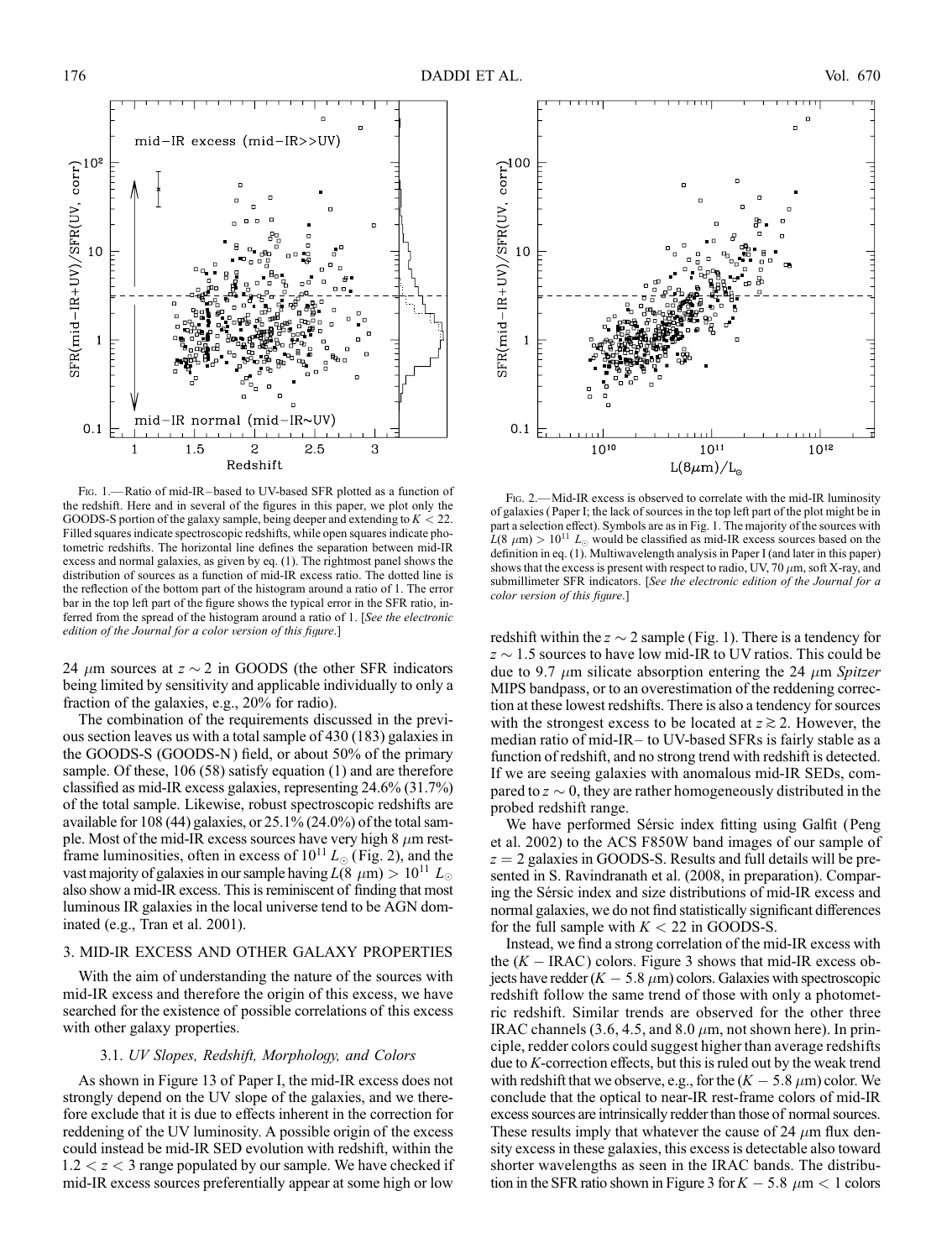

FIG. 3.-Ratio of mid-IR- to UV-based SFR plotted as a function of the  $(K - 5.8 \mu m)$  color, in the AB scale, for the GOODS-S field. Symbols are as in Fig. 1. The figure shows that mid-IR excess sources are systematically redder in  $K - 5.8$   $\mu$ m color than normal galaxies. [See the electronic edition of the Journal for a color version of this figure.]

supports our choice of the factor of  $\sim$ 3 ratio in equation (1) for defining mid-IR excess sources.

# 3.2. Median SEDs of Galaxies with and without Mid-IR Excess

The systematic difference observed for colors reflects different typical SEDs between the UV/optical and the near-IR rest frame. We have derived multiwavelength rest-frame SEDs of mid-IR excess and normal galaxies by computing the median magnitude for galaxies in each sample. Results are shown in Figure 4 for GOODS-N and GOODS-S. This visually confirms that excess emission is detected at all rest-frame wavelengths greater than 1  $\mu$ m. The typical SFR<sub>UV, corr</sub> of the two samples are very close for GOODS-N, as can be inferred from the similarity of the SEDs below 1  $\mu$ m [implying also similar median  $E(B - V)$ ]. Being much deeper in K band, the GOODS-S mid-IR normal sample has lower  $SFR_{UV,corr}$  than the mid-IR excess sample by some  $25\% - 30\%$ . Mid-IR excess sources tend to be found more often at brighter K magnitudes, as one can argue from the figure (see also the next section). This explains the larger difference in the normalization of the SEDs above 1  $\mu$ m rest frame. At the shortest wavelengths probed here, it is instead the normal galaxies that have brighter median magnitudes. This is due to the fact that fainter galaxies are bluer (see, e.g., also Daddi et al. 2004a).

More importantly, we notice that the peak of the stellardominated component of the SED (say, below  $2-3 \mu$ m rest frame) of mid-IR excess objects is located at longer wavelengths than in normal galaxies (e.g., IRAC 5.8  $\mu$ m band vs. 4.5  $\mu$ m band), where the peak is consistently located at  $\sim$ 1.6  $\mu$ m as expected (e.g., Sawicki 2002). This difference persists when accounting for the slightly higher redshifts of mid-IR excess objects ( $z \sim 2.1$  vs.  $z \sim 1.9$  on average). In order for this difference to vanish, one might assume that mid-IR excess objects are at even higher redshifts than inferred here. In turn, the mid-IR excess would vanish if we assume that these galaxies are actually systematically at lower redshifts than estimated here (which would increase more strongly  $SFR_{mid-R+UV}$  than  $SFR_{UV,corr}$ ). However, there is no way to eliminate both the mid-IR rest-frame excess and near-IR restframe excess by simply moving the SEDs in redshift.<sup>19</sup> This is an

<sup>19</sup> If these were otherwise normal galaxies (also in their mid-IR) with just photometric redshifts (and thus  $SFR_{mid-IR+UV}$ ) largely overestimated, we should have found the peak of the stellar SEDs at lower rest-frame wavelengths than in normal galaxies. If we had instead underestimated the redshifts of the sources ( but notice that objects with  $z_{\text{spec}}$  and  $z_{\text{phot}}$  behave consistently in Fig. 3), placing them at even higher redshifts would further increase the strength of the excess seen at 24  $\mu$ m.



Fig. 4.—Median SEDs of mid-IR excess objects (black) compared to those of galaxies with more normal mid-IR properties (red). (a) GOODS-N field, limited to  $K < 20.5$ ; (b) GOODS-S, to  $K < 22$ . The GOODS-S photometry includes  $BVIzJHK$ , the four Spitzer IRAC bands, and Spitzer MIPS 24 and 70  $\mu$ m. In GOODS-N we have the same, plus U band.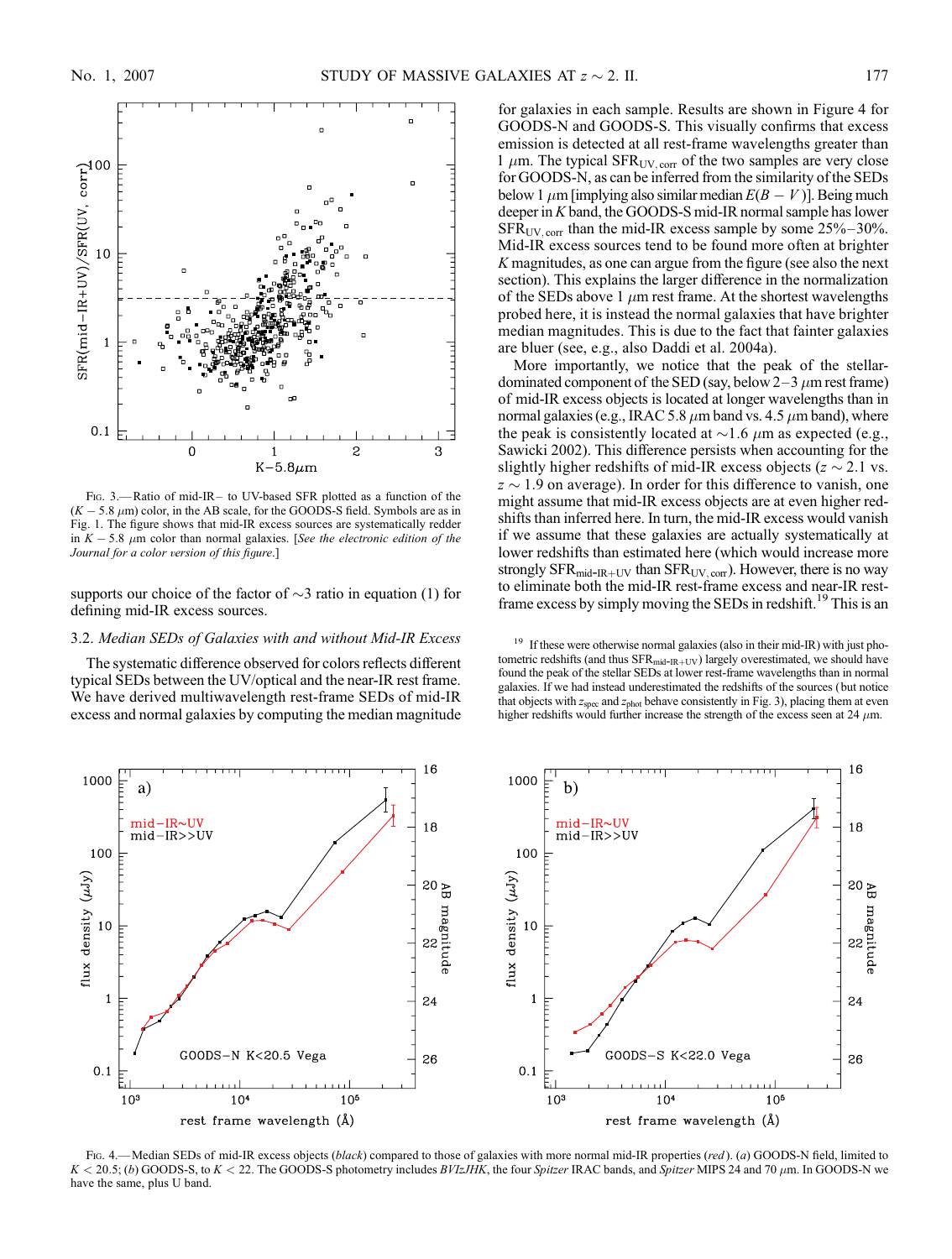

Fig. 5.—(a) Ratio of mid-IR- vs. UV-inferred SFR plotted against stellar mass. Symbols are as in Fig. 1. (b) Fraction of mid-IR excess objects inside star-forming galaxies as a function of stellar mass. Bins are spaced by 0.4 dex and contain sources within  $\pm 0.2$  dex in stellar mass (i.e., the 5 bins plotted are independent). The line is a weighted linear fit to the data. Error bars on the fractions are Poisson, while error bars in the x-axis reflect the width of the bin. [See the electronic edition of the Journal for a color version of this figure.]

important piece of evidence demonstrating that we are finding mid-IR excess galaxies not simply as the result of biases in the photometric redshifts.

In principle, an SED peak longward of 1.6  $\mu$ m could be due to extremely strong dust reddening (e.g., Chary et al. 2007). However, this is disfavored by the comparison of the UV slopes and further by the agreement between the radio and UV SFRs, which rules out substantial additional obscuration in the UV ( beyond the obscuration that we estimate based on the UV slopes). We also tested that these results are robust if restricted to sources with spectroscopic redshifts only, and if excluding (in GOODS-N) sources that are radio detected and could be truly UV obscured cases. We conclude that from the SEDs there is compelling evidence that the mid-IR excess is intrinsic and extends to near-IR rest-frame wavelengths, in such a way that the SED shape is altered and its peak moved to wavelengths longer than 1.6  $\mu$ m (to about 1.8-1.9  $\mu$ m). The required excess component increases sharply with wavelength up to  $\sim$ 10  $\mu$ m rest frame.

Stacking of sources at 70  $\mu$ m (after excluding the few individual detections) yields  $\gtrsim$  3  $\sigma$  detections for both mid-IR excess and normal galaxies in both GOODS-N and GOODS-S fields (Fig. 4). In both fields, mid-IR excess and normal galaxies have 70  $\mu$ m stacked flux densities in agreement within the errors, although in both fields the mid-IR excess sources are marginally brighter (less than  $1 \sigma$  significance in both cases). This is consistent with the two classes having comparable underlying SFRs. This also implies that the excess emission is getting less important, in relative terms, when sampling  $\sim 20 \mu m$  rest-frame wavelengths with the 70  $\mu$ m imaging. The observed 70  $\mu$ m-to-24  $\mu$ m ratio is 3.2 and 3 for mid-IR excess galaxies in GOODS-N and GOODS-S, respectively, less than half the ratio expected for a local ultraluminous infrared galaxy (ULIRG) if placed at  $z \sim 2.1$ . The ratios for the normal galaxies are in better agreement with those expected from the Chary & Elbaz (2001) models based on local correlations. This trend is similar to that found by Papovich et al. (2007).

The mid-IR excess therefore manifests itself as a relatively warmer continuum dust emission, with respect to the star formation components, whose contribution peaks in the mid-IR but is still detectable in the near-IR rest frame. This kind of warm emission is unlikely to be star formation dominated, as the reprocessed emission from star formation declines very steeply below 5  $\mu$ m (Genzel et al. 1998; Laurent et al. 2000), and is a clear signature of the presence of an AGN. These galaxies could be similar to those selected as putative AGN hosts on the basis of power-law continua over the same wavelength range (e.g., Alonso-Herrero et al. 2006; Donley et al. 2007), but with a smaller relative contribution of the AGN at least in the IRAC bands, at near-IR restframe wavelengths. By comparing the excess at near-IR and mid-IR rest-frame wavelengths, we find that the additional contribution has a shape comprised between that of the nucleus of NGC 1068 and of Mrk 231 (at a fixed 24  $\mu$ m excess, NGC 1068 underpredicts and Mrk 231 overpredicts the median excess over the IRAC bands).

This contamination observed in the IRAC bands will have consequences for SED fitting with stellar population models to derive stellar population parameters and stellar masses. We explore this issue in more detail in C. Maraston et al. (2008, in preparation). This contamination can also affect the estimation of photometric redshifts of  $z \sim 2$  galaxies when using IRAC bands, as this estimate relies also on the location of the 1.6  $\mu$ m bump of the stellar SEDs. Comparing to our set of spectroscopic redshifts, we can in fact detect a small bias, with the photometric redshifts of mid-IR excess galaxies being slightly overestimated. Compared to normal galaxies, the median difference between photometric and spectroscopic redshifts is larger by about 0.04 (0.09) in GOODS-S (GOODS-N), just a few percent of  $(1 + z)$ .

It is also important to recall here that the warm continuum contamination of the SEDs disappears, or at least is entirely negligible, over the UV rest frame. This is based on the median SEDs shown and also on the consistency of UV-based SFR estimates and submillimeter, radio, and 70  $\mu$ m, for both mid-IR excess and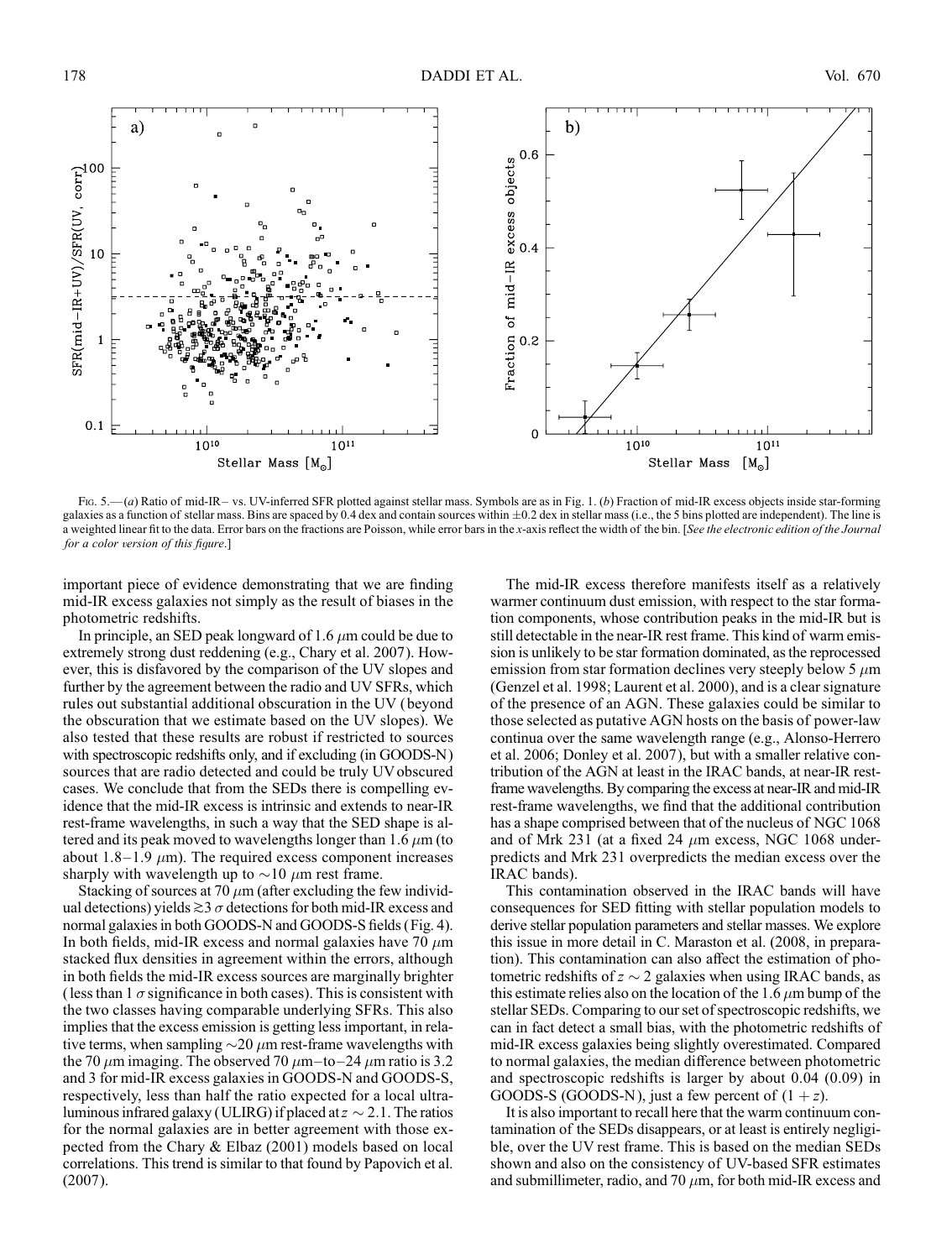normal galaxies, as extensively discussed in Paper I. In addition, no AGN emission lines are generally detectable in the UV from the mid-IR excess objects, even in the ultradeep  $15-30$  hr integration GMASS spectroscopy. This is also consistent with the result that the rest-frame UV morphological properties of mid-IR excess and normal galaxies are similar.

#### 3.3. Mid-IR Excess and Stellar Mass

We have checked if and how the incidence of mid-IR excess galaxies varies with the inferred stellar mass (Fig. 5). Stellar masses for our sample are estimated from the empirically calibrated relations presented in Daddi et al. (2004a), as discussed in Paper I, based on the observed photometry in the  $B$ , z, and  $K$  bands. We find that mid-IR excess sources tend to preferentially reside in galaxies with larger than average stellar masses. The fraction of mid-IR excess sources increases steeply with the mass of the galaxies.

We have investigated if the relation shown in Figure 5 could be the result of a selection effect. First, we have checked that the trend formally remains if we add to the sample the galaxies with uncertain measurements of the UV slope (and therefore of the UV SFR and mid-IR excess). Also, the sample plotted in Figure 5 is not mass complete to the lowest masses it formally reaches  $(\sim 0.5 \times 10^{10} M_{\odot})$ . Given our K-band selection to  $K < 22$  (for the GOODS-S sample shown in the figure on which this analysis is based), we expect to be largely complete only above  $\sim (2-3) \times$  $10^{10}$   $M_{\odot}$ . We would miss star-forming galaxies below this stellar mass threshold if they have very red colors. However, we have verified that we still find statistical evidence for an increasing fraction of mid-IR excess sources with stellar mass if we limit the sample to the range in stellar masses that is expected to be highly complete. Similarly, if we limit our analysis to blue galaxies only, for which we are mass complete over nearly the whole mass range, we still recover the trend shown in Figure 5.

The warm continuum contribution detected over the IRAC bands is unlikely to bias the results on the dependence of the fraction of mid-IR excess galaxies with stellar mass. Already over the IRAC bands the typical excess contribution is less than  $0.5 \text{ mag}^{20}$ and we recall that the stellar mass estimates are not derived using the IRAC bands, but only up to  $K$  band. The presence of a few tenths of magnitudes of AGN contribution in the observed K band would not alter substantially the trend. Therefore, we conclude that this result is solid and not simply a selection bias.

In Paper I we describe a strong correlation between stellar mass and SFRUV; corr. Because of this correlation, the fraction of mid-IR excess objects also increases with  $SFR_{UV,corr}$ . This effect is less pronounced and less evident than the one found for the stellar mass.

#### 4. X-RAY PROPERTIES

The overall properties of mid-IR excess sources, as explored in the previous sections, point to the presence of a warm mid-IR continuum component, which could be due to AGN activity. Since we have removed from the sample all X-ray-identified AGNs in the 2–8 keV band, any powerful  $(L_{\rm X} \gtrsim 10^{43}$  ergs s<sup>-1</sup>) AGN present in the mid-IR excess objects would have to be heavily obscured in order to escape being individually detected in the X-rays (note that the observed  $2-8$  keV band corresponds to the restframe  $6-24$  keV band). We can search for the signature of heavily



FIG. 6. Soft and hard X-ray Chandra stacked images of normal and mid-IR excess  $z = 2$  objects in GOODS-S. Left panels show the soft  $(0.5-2 \text{ keV})$ bands, while the right panels are for hard  $(2-8 \text{ keV})$  bands. The top two images are for normal galaxies, while the bottom two are mid-IR excess objects. It is evident that similar soft X-ray fluxes are detected in the two samples, but much stronger hard emission is detected for the mid-IR excess  $z \sim 2$  galaxies. Images have been smoothed by a Gaussian with the size of the point-spread function. The circles  $(4<sup>''</sup>$  diameter) show the expected location of the signal.

obscured AGNs below the X-ray detection limit using X-ray stacking analyses (e.g., Brandt et al. 2001). Here we use the code adopted by Worsley et al. (2005), which stacks sources and calculates the significance of the stacked result using 10,000 Monte Carlo trials. In all cases, we limit the X-ray stacking to sources within 5.5' of the *Chandra* aim point, to maximize sensitivity.

# 4.1. X-Ray Stacking Results

We stacked 59 mid-IR excess galaxies in GOODS-S and found a 5  $\sigma$  detection in the 2–8 keV band and an 8  $\sigma$  detection in the 0.5–2 keV band (Fig. 6). The count ratio ( $H/S$ ) is 0.90  $\pm$  0.13, corresponding to a nominal power-law photon index  $\Gamma = 0.8_{-0.3}^{+0.4}$ . Using  $\Gamma = 0.8$ , we infer an average 2-8 keV flux of 5.6  $\times$  $10^{-17}$  ergs s<sup>-1</sup> cm<sup>-2</sup> and an average 0.5-2 keV flux of 1.1  $\times$  $10^{-17}$  ergs s<sup>-1</sup> cm<sup>-2</sup>. The flat X-ray spectral slope strongly argues for the presence of heavily obscured AGNs (see, e.g., Fig. 2 of Alexander et al. 2005a). The 175 normal GOODS-S sources (i.e., those without mid-IR excess) give a stacked 3  $\sigma$  signal in the 2–8 keV band and a 12  $\sigma$  detection in the 0.5–2 keV band (Fig. 6). The band ratio is 0.36, corresponding to a spectral index  $\Gamma \sim 1.7$ , which is fully consistent with star formation dominating the X-ray emission (e.g., Persic & Rephaeli 2002). Using this value of  $\Gamma$ , we derive a 2–8 keV flux of  $1.6 \times 10^{-17}$  ergs s<sup>-1</sup> cm<sup>-2</sup> and a 0.5–2 keV flux of  $1.0 \times 10^{-17}$  ergs s<sup>-1</sup> cm<sup>-2</sup>. Stacking analysis of the smaller GOODS-N sample, which is limited to  $K < 20.5$ , gives a slightly less secure detection and lower signal-to-noise ratios (S/Ns), although still with hard X-ray fluxes twice as large for mid-IR excess versus normal galaxies. Similar properties are seen in the GOODS-S sample when limited to  $K < 20.5$ . In the following we concentrate on the GOODS-S sample to  $K < 22$ because it has the highest S/N X-ray detections. The results of the X-ray stacking are listed in Table 1.

The observed X-ray fluxes can be directly used to estimate luminosities, without accounting for obscuration. For the mid-IR normal galaxies in the GOODS-S sample ( $\langle z \rangle = 1.9$ ), we infer isotropic luminosities of  $2.7 \times 10^{41}$  ergs s<sup>-1</sup> in the 2-8 keV restframe band (mapping very closely to the  $0.5-2$  keVobserved band) and  $4.2 \times 10^{41}$  ergs s<sup>-1</sup> in the 5.8-23.2 keV rest-frame band, assuming a  $\Gamma = 1.9$  spectral slope. For mid-IR excess galaxies in

<sup>&</sup>lt;sup>20</sup> This is true for both GOODS fields; we recall that the larger difference in the SED normalizations over the IRAC bands that is observed in GOODS-S is mainly due to the different median stellar mass between mid-IR excess and normal galaxies ( Fig. 5).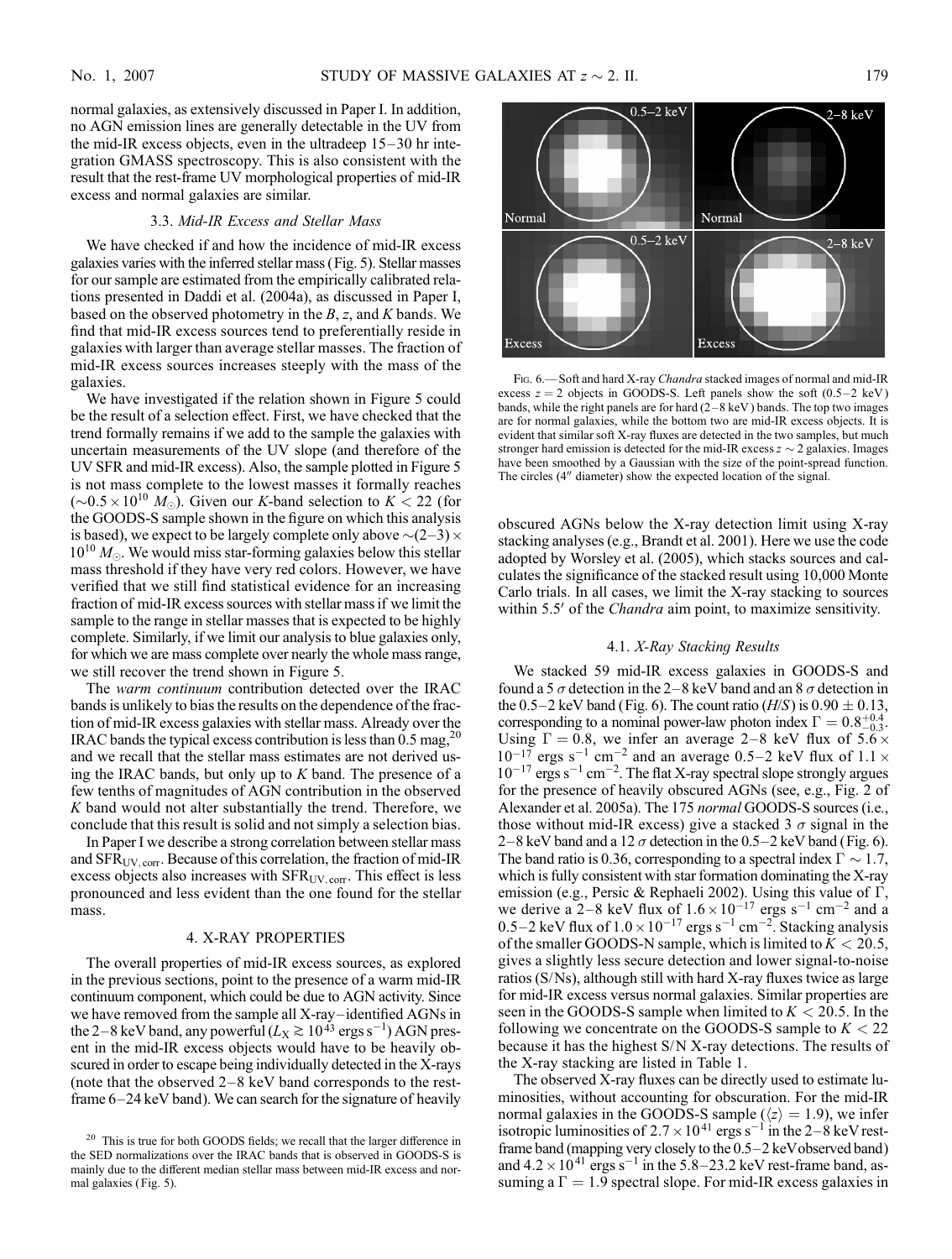| TABLE 1                                           |  |  |  |  |  |  |
|---------------------------------------------------|--|--|--|--|--|--|
| X-RAY STACKING ANALYSIS OF GOODS $z = 2$ GALAXIES |  |  |  |  |  |  |

|               | $\boldsymbol{N}$ | Exp<br>SB.<br>(Ms) | COUNTS $(10^{-6} \text{ s}^{-1})$ |        |      | S/N |           |     | FLUX $(10^{-17} \text{ cgs})$ |           |                |
|---------------|------------------|--------------------|-----------------------------------|--------|------|-----|-----------|-----|-------------------------------|-----------|----------------|
| <b>SAMPLE</b> |                  |                    | FB.                               | SB.    | HB   | FB. | <b>SB</b> | HB  | FB                            | <b>SB</b> | HB             |
|               |                  |                    |                                   | Normal |      |     |           |     |                               |           |                |
|               | 69               | 121.2              | 2.05                              | 1.42   | 0.65 | 6.6 | 8.4       | 2.4 | 1.78                          | 0.74      | 1.32           |
|               | 58               | 49.3               | 3.33                              | 2.35   | 1.01 | 6.8 | 8.4       | 2.5 | 2.94                          | 1.25      | 2.24           |
|               | 175              | 146.7              | 2.52                              | 1.86   | 0.68 | 9.0 | 11.7      | 2.9 | 2.23                          | 0.99      | 1.50           |
|               |                  |                    |                                   | Excess |      |     |           |     |                               |           |                |
|               | 27               | 47.2               | 3.80                              | 2.57   | 1.26 | 7.3 | 9.0       | 2.8 | 3.29                          | 1.35      | 2.55           |
|               | 27               | 22.8               | 4.09                              | 2.88   | 1.24 | 6.0 | 7.5       | 2.2 | 3.61                          | 1.53      | 2.76           |
|               | 59               | 49.8               | 4.01                              | 2.13   | 1.92 | 8.6 | 8.0       | 5.0 | 6.84                          | 1.07      | $5.62^{\rm a}$ |

NOTES.—N is the number of sources that were stacked. FB is full band (0.5-8 keV), SB is soft band (0.5-2 keV), and HB is hard band (2-8 keV). A total of 10,000 Monte Carlo trials are performed to estimate the background and S/ N for each sample. Effective exposure time is measured in the soft band. Fluxes are calculated using the X-ray spectral slope of  $\Gamma = 0.8$  for the K < 22 GOODS-S mid-IR excess galaxies and assuming  $\Gamma = 1.9$  for the samples that are not detected in the hard band.

hard band.<br><sup>a</sup> Using the model shown in Fig. 9, we derive a  $\sim$ 1.7 times higher flux of  $9.55 \times 10^{-17}$  ergs s<sup>-1</sup>.

GOODS-S ( $\langle z \rangle = 2.1$ ), the fluxes correspond to X-ray luminosities of  $3.8 \times 10^{41}$  ergs s<sup>-1</sup> in the 2-8 keV rest-frame band and  $2 \times 10^{42}$  ergs s<sup>-1</sup> in the 6.2-24.8 keV rest-frame band, for the spectral slope of  $\Gamma = 0.8$  derived from the count ratios.

We have explored how these X-ray stacking results depend on the threshold of 0.5 dex in the ratio of  $SFR_{mid-IR+UV}$  to  $SFR_{UV,corr}$ that we have adopted in equation (1) for defining mid-IR excess sources. We have varied the threshold from 0.2 to 1.0 dex and performed X-ray stacking separately for sources above and below



Fig. 7.—Top: X-ray counts from stacking of mid-IR excess vs. mid-IR normal sources for a variety of thresholds separating these two classes: from 0.2 to 1.0 dex in the ratio of  $SFR_{mid-IR+UV}/SFR_{UV,corr}$ . Black lines are for mid-IR excess sources (with ratio above the threshold), while red lines are for mid-IR normal sources (with ratio below the threshold). Solid lines show hard  $(2-8 \text{ keV band})$ counts, while dotted lines show soft  $(0.5-2 \text{ keV band})$  counts, from stacking Chandra data in the 1 Ms GOODS-S field. Bottom: Sky density of the two populations, as a function of the defining threshold. We are not applying here completeness corrections to the sample (see  $\S$  5.1).

the threshold. Figure 7 shows that the general X-ray properties of the ''normal'' populations are quite insensitive to the threshold at which the excess sources are identified, given that the latter ones are in all cases a minority. For the mid-IR excess sources, the X-ray stacking confirms that a threshold  $2-5$  in the SFR ratio effectively singles out the population of hard X-ray emitters (with similar count rates in both hard and soft *Chandra* bands). The X-ray count rates, and therefore the average luminosities of the mid-IR excess sources, increase with the threshold, while their space density obviously decreases, but the accuracy in the measurements declines due to lower number statistics.

A possible concern with stacking analyses is whether a small subset of bright sources dominate the stacked results. We verified that this is not the case by performing stacking in galaxy subsamples. The results shown in Figure 7 argue that our X-ray stacking conclusions are robust to the exact definition of the sample.

Although the X-ray band ratio indicates the presence of obscured AGNs, it does not fully characterize the properties of the sources. We can gain additional insight into the X-ray spectral properties of mid-IR excess sources by stacking the data inside narrower energy bands. Stacking the GOODS-S data using the sub-bands  $0.5-2$ ,  $1-2$ ,  $2-4$ ,  $4-6$ ,  $4-8$ , and  $6-8$  keV, one obtains the results shown in Figures 8 and 9 and Table 2. Significant  $(\geq 3 \sigma)$  detections are found in all of the sub-bands, except for the  $6-8$  keV band where the detection is only at the 1.8  $\sigma$  level (still noteworthy given the low sensitivity of *Chandra* at these high energies). In summary, the mid-IR excess sources exhibit a hard X-ray spectrum that becomes harder with increasing energy, an unequivocal signature of highly obscured AGN activity.

# 4.2. X-Ray-inferred SFRs

The soft X-ray  $(0.5-2 \text{ keV band})$  fluxes of the samples (mapping quite closely to the rest-frame  $2-8$  keV luminosities at  $z = 2$ ) can be used to estimate SFRs, since for star-forming galaxies this is proportional to the population of massive X-ray binaries (Ranalli et al. 2003; Persic et al. 2004; Hornschemeier et al. 2005). The rest-frame 2-8 keV luminosity of mid-IR excess sources is  $\sim$ 30% higher than that of mid-IR normal sources and would thus suggest  $\sim$ 30% higher SFRs for the former. This is in excellent agreement with the estimate obtained from the UV, where we find the same offset between the average  $SFR_{UV,corr}$  of the two samples and in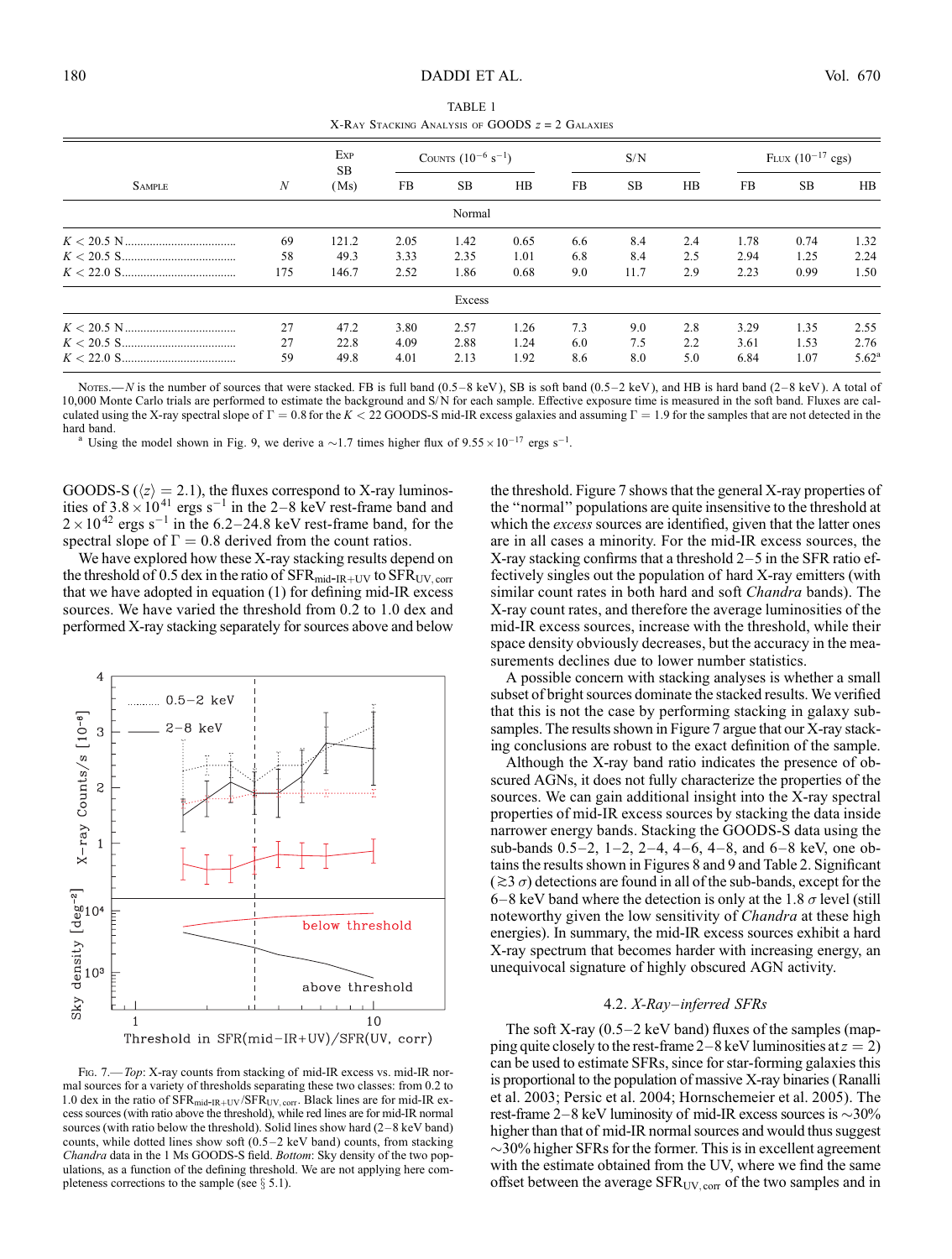

Fig. 8.—Chandra sub-band stacking detections of mid-IR excess  $z \sim 2$  galaxies. The images have been smoothed with the point-spread function of the band, to enhance the signal visibility. Each panel size is  $12$ <sup>"</sup>.

the same direction. Interestingly, the proportionality that we derive is

$$
SFR_{UV,corr}(M_\odot ~yr^{-1}) = 2.25 \times 10^{-40} L_{2-8~keV} (ergs~s^{-1}),~~(2)
$$

which is very close to the relation given in Ranalli et al. (2003) (the Persic et al. [2004] relation only accounts for the contribution of high-mass X-ray binaries). The agreement between the UV- and X-ray-estimated SFRs, for both samples of normal and mid-IR excess galaxies in GOODS-S, suggests that no substantial AGN contribution is detected in the observed  $0.5-2$  keV band of these mid-IR excess objects. Similarly, we find that the soft X-ray fluxes in the mid-IR excess samples in both fields, when limited to  $K < 20.5$ , are fully accounted for by the SFR inferred from UV.

## 4.3. Evidence for Compton-thick AGNs

Estimating the obscuring column density for the AGNs inside mid-IR excess sources is crucial for deriving their intrinsic prop-

erties. Their stacked Chandra 0.5-2 keV/2-8 keV band ratio implies an absorbing gas column density  $N_{\rm H} \sim 10^{23.3}$  cm $^{-2}$ , for an underlying standard AGN power-law continuum with  $\Gamma = 1.9$ . Therefore, these AGNs are clearly obscured, but this estimate of  $N<sub>H</sub>$  should be regarded as a strict lower limit because star formation is contributing to the emission, especially in the soft band. The  $0.5-2$  keV emission of the mid-IR excess galaxies can be entirely ascribed to their ongoing star formation, as discussed in the previous section. If we consider that the AGN component in the  $0.5-2$  keV band is consistent with zero given the errors, we formally obtain a 2  $\sigma$  lower limit  $N_{\rm H} > 10^{23.9}$  cm<sup>-2</sup> for an intrinsic AGN power-law continuum with  $\Gamma = 1.9$ .

We further used the result of spectral stacking shown in Table 2 and Figure 9 to improve our constraints on  $N_{\rm H}$ . Figure 9b shows the X-ray spectrum at  $2-20$  keV rest-frame energies of the mid-IR excess sources, after subtraction of a star formation component (dashed line model shown in Fig.  $9a$ ). We have fitted this AGN component with the Gilli et al. (2007) models for obscured AGNs, where  $N_{\rm H}$  is increased in steps of 1 dex up to  $N_{\rm H} = 10^{25.5}$  cm<sup>-2</sup>



Fig. 9.—(a) X-ray measurements of flux per unit energy  $[F(E)]$  for mid-IR excess sources (black) and normal sources (red). It is evident that mid-IR excess sources are much harder, inconsistent with pure star formation as indicated by the photon index  $\Gamma = 1.9$  power law (starburst). Sub-band stacking of mid-IR excess sources (black points with solid error bars) reveals that their  $F(E)$  continue to rise at the highest energies. These sources are consistent with a combination of star formation plus a heavily obscured AGN component rising toward the highest energies. (b) Result of subtracting the SFR component from the sub-band Chandra stacking of the mid-IR excess galaxies, normalized to the soft-band point (allowing for a plausible range of uncertainty to this quantity does not substantially alter the results). The overplotted line is an AGN model with  $N_H = 10^{24.5}$  cm<sup>-2</sup> (Gilli et al. 2007) convolved with the redshift distribution of the sample. The bump in the models near 2 keV (in the observed frame) is due to the strong Fe emission line expected to be prominent in obscured AGNs.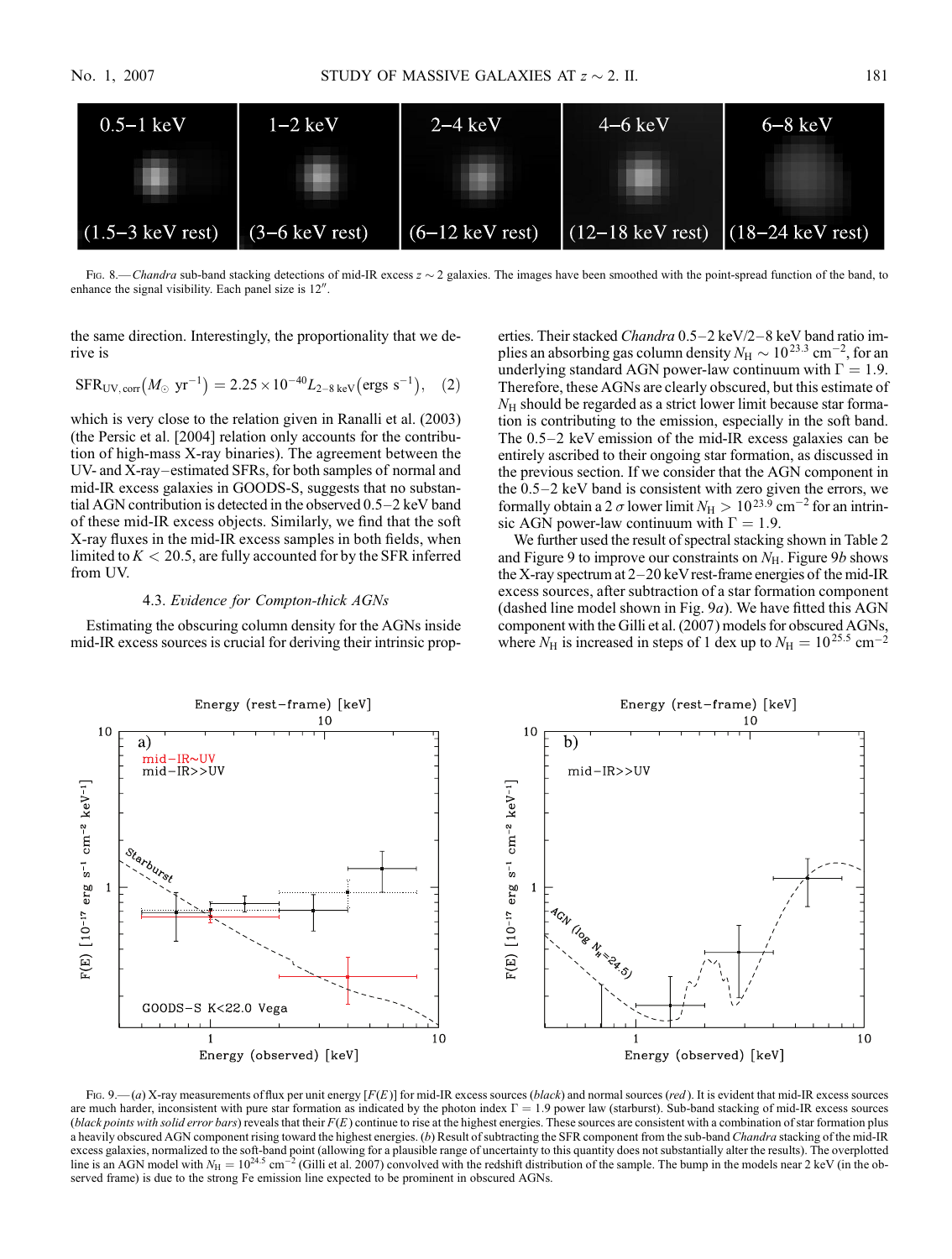| STACKED X-RAY SPECTRA |                                      |     |                                  |  |  |  |  |  |
|-----------------------|--------------------------------------|-----|----------------------------------|--|--|--|--|--|
| Band                  | Counts<br>$(10^{-6} \text{ s}^{-1})$ | S/N | Flux<br>$(10^{-17} \text{ cgs})$ |  |  |  |  |  |
| $0.5-1~\text{keV}$    | 0.57                                 | 2.9 | 0.34                             |  |  |  |  |  |
| $1-2$ keV             | 1.67                                 | 8.5 | 0.79                             |  |  |  |  |  |
| 2–4 keV               | 0.89                                 | 3.8 | 1.42                             |  |  |  |  |  |
| $4-8~{\rm keV}$       | 1.16                                 | 3.4 | 5.25                             |  |  |  |  |  |
| $6-8$ keV             | 0.47                                 | 1.8 | 4.94                             |  |  |  |  |  |

NOTES.-Results of the X-ray spectral stacking for mid-IR excess objects in GOODS-S to  $K < 22$ . Fluxes are calculated using the overall X-ray spectral slope of  $\Gamma = 0.8$ , estimated from the X-ray band ratio. S/N of the data is calculated using the background estimated from 10,000 Monte Carlo trials.

(this approach is admittedly crude, but there is little point for a more refined approach in this work). At the highest levels of obscuration, beyond the Compton-thick regime of  $N_{\rm H} = 10^{24}$  cm<sup>-2</sup>, reflection components start to be important in the AGN emission in the rest-frame  $\sim$ 2-8 keV (observed *Chandra* 0.5-2 keV for  $z \sim 2$ ), as well as the emission from the Fe K $\alpha$  line at 6.4 keV, and both are properly included in the models of Gilli et al. (2007). Having convolved the templates with the observed redshift distribution of our sample, the best fit is obtained for  $N_{\rm H} = 10^{24.5}$  cm<sup>-2</sup>, with both cases  $N_{\rm H} = 10^{23.5}$  and  $10^{25.5}$  cm<sup>-2</sup> producing a worse fit with  $\Delta \chi^2 > 5.8$ . According to Avni (1976), this implies that they can be rejected at the >98.5% confidence level. For the bestfitting case of  $N_H = 10^{24.5}$  cm<sup>-2</sup>, the observed 2-8 keV band would be obscured by a factor of  $\sim$ 4, with respect to the intrinsic, unobscured emission.

Therefore, the X-ray spectrum of mid-IR excess sources is fully consistent with the presence of two major components: a star formation component (modeled here with a power-law emission of  $\Gamma = 1.9$ ), plus a highly obscured AGN component with (average)  $N_H \sim 10^{24.5}$  cm<sup>-2</sup>, i.e., mildly Compton-thick.

## 4.4. Column Density and Mid-IR Luminosities

The column density of obscuring gas can be independently estimated by exploiting the correlations between mid-IR and X-ray luminosities for AGNs, in the assumption that the mid-IR excess is entirely due to the AGN. The mid-IR excess sources to  $K = 22$ in GOODS-S have average (median) 24  $\mu$ m flux densities of 145 (131)  $\mu$ Jy, while normal sources have average (median) 24  $\mu$ m flux densities of 41 (27)  $\mu$ Jy, consistent with the ongoing SFR on the basis of local correlations. We have computed for all galaxies the 24  $\mu$ m flux densities expected for their  $SFR_{UV,corr}$  on the basis of Chary & Elbaz (2001) models and compared to the observed 24  $\mu$ m flux densities. We find also in this way that for mid-IR excess galaxies the average (median) excess flux density is 100 (80)  $\mu$ Jy. The ratio of 24  $\mu$ m excess flux density to the total 24  $\mu$ m flux density is found to be 69% (68%) on average (median). Therefore, we infer that the typical excess flux density is  $\approx 80-100 \,\mu$ Jy and that the AGN is contributing typically some  $\frac{2}{3}$  of the observed 24  $\mu$ m flux density in these mid-IR excess galaxies. These figures imply a ratio of 24  $\mu$ m flux density to hard X-ray flux of  $\sim$ 2  $\times$  10<sup>15</sup> in the mJy  $(\text{ergs s}^{-1} \text{ cm}^{-2})^{-1}$  units used by Rigby et al. (2004). According to Rigby et al. (2004), based on the local AGN templates from Silva et al. (2004) with a range of obscuration, such large ratios at  $z = 2$  would imply column densities  $N_{\rm H} \gg 10^{24}$  cm<sup>-2</sup>, or substantially Compton-thick sources. Using the observed correlations between the AGN mid-IR light and unobscured hard X-ray

light from Lutz et al. (2004), which appear to hold independently of obscuration at least to  $N_H \sim 10^{25}$  cm<sup>-2</sup>, we estimate that unobscured AGNs would contribute only  $\approx$ 3-10  $\mu$ Jy at 24  $\mu$ m for  $z = 2$  given their 2–8 keV X-ray fluxes. In order to match the Lutz et al. (2004) correlation, the  $2-8$  keV observed flux requires a correction factor of  $\approx$ 10-15, i.e., higher than the factor of  $\sim$ 4 derived in the previous section, and potentially implying Comptonthick AGNs with  $N_{\rm H} > 10^{25}$  cm<sup>-2</sup>.

It is instructive also to compare to the properties of NGC 1068, an extremely obscured local starburst harboring a heavily Compton-thick AGN with  $N_{\rm H} > 10^{25}$  cm<sup>-2</sup>. If placed at  $z = 2$ , the NGC 1068 nucleus would have a hard-band X-ray flux of  $7 \times 10^{-18}$  ergs s<sup>-1</sup> cm<sup>-2</sup> and a 24  $\mu$ m flux density of 25  $\mu$ Jy. This would give a mid-IR-to-X-ray ratio of  $\sim$ 3.5  $\times$  10<sup>15</sup> [mJy (ergs  $(s^{-1}$  cm<sup>-2</sup> $)^{-1}$ ] fully comparable with (slightly larger than) that of the mid-IR excess  $z = 2$  galaxies. Therefore, these  $z = 2$  sources are consistent with being the high-redshift analogs of NGC 1068, with overall luminosity scaled up by a factor of  $\sim$ 5. The AGN emission of NGC 1068 is thought to be obscured by over a factor of 10, even in the  $6-24$  keV band (rest frame).

We conclude from the mid-IR to X-ray comparisons that the majority of AGNs shrouded inside massive mid-IR excess  $z = 2$ galaxies are likely Compton-thick, with average  $N_{\rm H} > 10^{24}$  cm<sup>-2</sup>, perhaps even in excess of the estimate of  $N_H \sim 10^{24.5}$  cm<sup>-2</sup> derived solely from the X-ray stacking, and possibly in some cases they have extreme obscuration with  $N_H \gtrsim 10^{25}$  cm<sup>-2</sup>.

## 4.5. Intrinsic AGN Luminosities

A determination of the intrinsic X-ray luminosity is critical to assess the general implications of our findings, but unfortunately it is made difficult because the obscuration appears to be very high. For the best-fitting Gilli et al. (2007) mildly Compton-thick model having  $N_{\rm H} = 10^{24.5}$  cm<sup>-2</sup>, the *observed* 2-8 keV band is obscured by a factor of of  $\sim$ 4. Consistently using this model to derive  $2-8$  keV flux from the observed counts yields a flux larger by a factor of 1.7 than that reported in Table 1, computed for  $\Gamma = 0.8$ . Correspondingly, we estimate that the average, isotropic, unobscured  $2-8$  keV *rest-frame* luminosity of mid-IR excess galaxies is  $L_{2-8 \text{ keV}} \sim 10^{43} \text{ ergs s}^{-1}$ . To give an idea of the uncertainty in the correction for obscuration, we find that for the Gilli et al. (2007) templates the luminosities would decrease by a factor of 2.9 for  $N_{\rm H} = 10^{23.5}$  cm<sup>-2</sup> and would increase by a factor of 3.5 for  $N_{\rm H} = 10^{25.5}$  cm<sup>-2</sup> (although we emphasize that the absorption correction for the case of  $N_{\rm H} = 10^{25.5}$  cm<sup>-2</sup> is highly dependent on the assumed reflection efficiency).

As a comparison, we can use the Lutz et al. (2004) correlation between unobscured X-ray luminosities and 6  $\mu$ m luminosities for AGNs, which is found to be independent of obscuration and has a scatter for individual sources of about a factor of 3. The relationship between the X-ray and mid-IR emission is strongly dependent on the dust-covering factor around the central source, and hence a source with a large dust covering factor will be more mid-IR luminous than one with a smaller dust covering factor (see Alexander et al. 2005a). The average 24  $\mu$ m excess flux density attributed to the AGN is converted to an average  $8 \mu m$  luminosity of order  $4 \times 10^{10} L_{\odot}$  for the ensemble of mid-IR excess objects. We estimate  $\sim$ 70% of this value for the typical 6  $\mu$ m luminosity of our sources (based on typical SEDs; see also Fig. 4). From Figure 7 in Lutz et al. (2004) we would then estimate  $L_{2-8 \text{ keV}} \sim 4 \times 10^{43} \text{ ergs s}^{-1}$ , a factor of 4 larger than that obtained directly from X-ray. In summary, plausible values for the typical rest-frame  $2-8$  keV unabsorbed luminosities of mid-IR excess galaxies appear to be within  $(1-4) \times 10^{43}$  ergs s<sup>-1</sup>.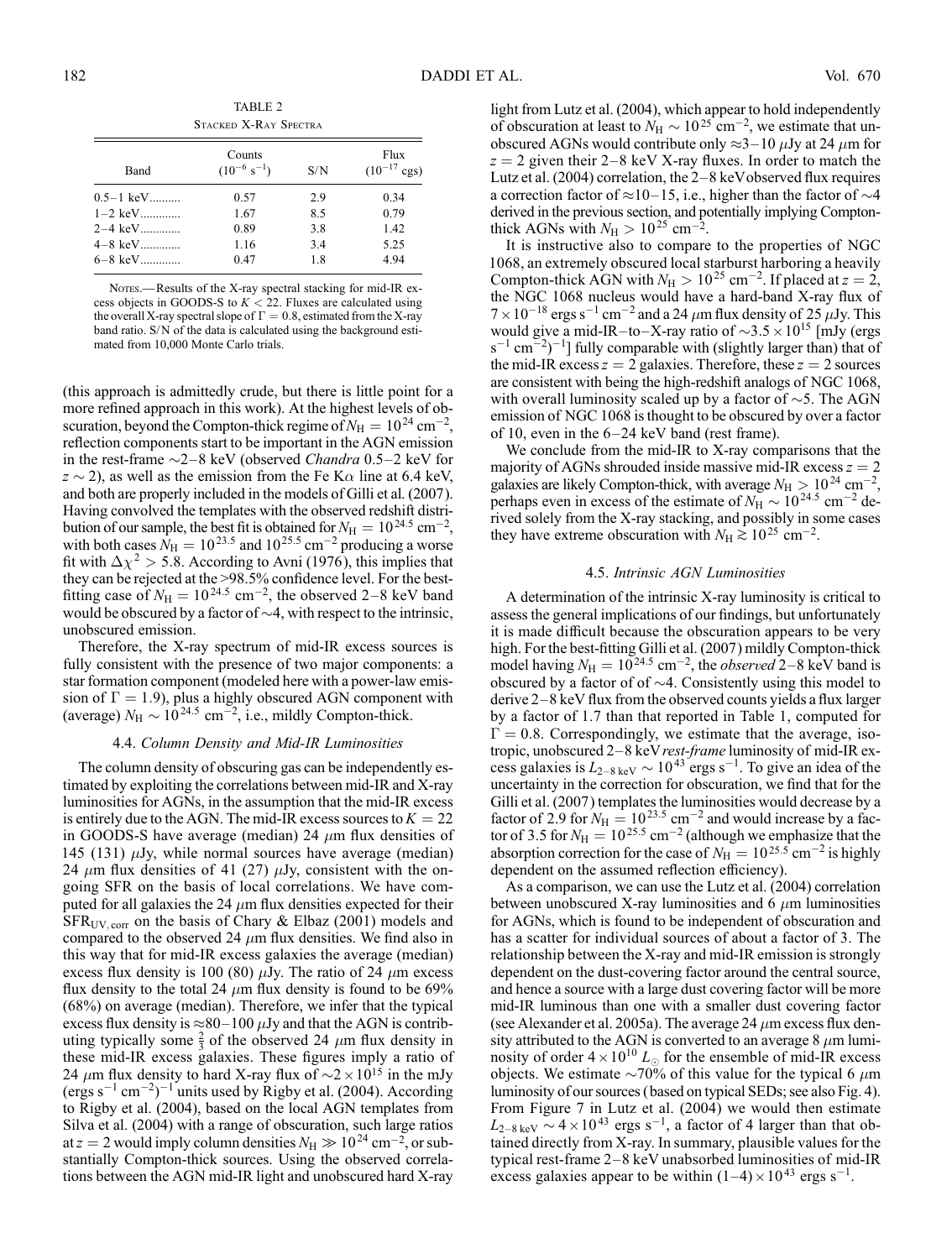This result can be cross-checked by looking at the X-ray luminosities of *individually* hard X-ray-detected AGNs in our GOODS samples of BzK-selected sources with  $1.4 < z < 2.5$ . If we are finding the heavily obscured, Compton-thick counterparts of the already known population of  $z \sim 2$  relatively unobscured sources, we might expect that the Compton-thick sources should have typical luminosities similar to the known AGNs, based on AGN unification models (Antonucci 1993; Urry & Padovani 1995). In fact, we find that the average  $2-8$  keV rest-frame luminosity of *indi*vidually hard X-ray-detected AGNs in our K-selected sample is about  $\dot{L}_{2-8 \text{ keV}} \sim 3 \times 10^{43} \text{ ergs s}^{-1}$ , neglecting obscuration corrections that are likely negligible in most of these cases. The individually X-ray-detected  $z = 2$  AGNs have a sky (and thus space) density that is a factor of  $\sim$ 3 smaller than that of our mid-IR excess galaxies in GOODS-S. Given the estimated X-ray luminosities, the mid-IR excess galaxies are also consistent with the correlation between optical/near-IR and  $2-10$  keV rest-frame luminosities found by Brusa et al. (2005) for distant AGNs.

One might also hope to constrain the bolometric luminosities of the AGNs in our sample, although uncertainties in the AGN bolometric correction factors are currently large (see, e.g., discussions in Pozzi et al. 2007; Hopkins et al. 2007). Assuming an AGN bolometric correction derived from the Elvis et al. (1994) SED, from the 2–8 keV X-ray luminosity we estimate  $L_{bol}^{AGN} \sim$  $(3-12) \times 10^{44}$  ergs s<sup>-1</sup>, or about  $(0.8-3) \times 10^{11}$   $L_{\odot}$ . The large range reflects only the uncertainty in the derived  $2-8$  keV restframe luminosity discussed above, as we are neglecting the unknown uncertainty in the bolometric correction for these galaxies. If instead we start from the mid-IR excess, with a typical luminosity of  $10^{11} L_{\odot}$ , the Elvis et al. (1994) SED would predict a bolometric correction of a factor of 10, or  $L_{\rm bol}^{\rm AGN} \sim 10^{12}~L_{\odot}$ . Given that our galaxies are heavily obscured in X-rays to a similar degree, it may be more appropriate to use the mid-IR bolometric correction for the NGC 1068 nucleus, which is a factor of 3. This would lead us to estimate  $L_{bol}^{\text{AGN}} \sim 3 \times 10^{11} L_{\odot}$ . So, we are left with a plausible range spanning  $(0.8-3) \times 10^{11} L_{\odot}$ , although a value as high as  $10^{12} L_{\odot}$  cannot be completely excluded at this stage. Admittedly, a very large uncertainty affects the estimated AGN bolometric luminosity.

From the ongoing star formation activity we estimate  $L_{bol}^{SF} \sim$  $5 \times 10^{11}$  L<sub>o</sub> for the typical mid-IR excess object, comparable to the bolometric luminosity of the AGN.

### 5. IMPLICATIONS

### 5.1. The Sky and Space Density

The main result of our study is the uncovering of a large population of Compton-thick AGNs at  $z \sim 2$ . We characterize here the abundance of this population. The sky density of the mid-IR excess AGNs in the GOODS-S field is  $\sim 0.7$  arcmin<sup>-2</sup> to  $K < 22$ (59 sources in a 5.5' radius region), after correcting for the  $10\%$  incompleteness in our sample due to the requirement of nonblended IRAC photometry (see Paper I). This estimate could increase by a factor of  $\sim$ 2, accounting for the sources that we excluded from the analysis not being able to properly measure for those either  $SFR_{mid-IR+UV}$  or  $SFR_{UV,corr}$  in equation (1) (which requires a well-measured UV slope and 24  $\mu$ m detection, mainly; see § 2). As the excluded sources lacking 24  $\mu$ m detections are less likely to be mid-IR excess galaxies, we conservatively correct the sky densities only by a factor of 1.3, to account for the overall fraction of red star-forming galaxies that were excluded from the analysis for not having a well-measured UV slope. This implies a sky density of 0.9 arcmin<sup>-2</sup>, or some 3200 deg<sup>-2</sup>. Using the vol-



Fig. 10.— Space density of Compton-thick AGNs. The blue circle is our  $z = 2.1$  estimate, where we allow for a factor of 2 uncertainty. The red circles are taken from Tozzi et al. (2006), based on direct Chandra detections in GOODS-S. The green circles show the density that we crudely estimate for the survey of Polletta et al. (2006) and Martínez-Sansigre et al. (2006), accounting in the latter case for completeness correction due to their radio preselection. The lines show the predictions of the background synthesis model of Gilli et al. (2007), as a function of the limiting X-ray luminosity.

ume within  $1.4 < z < 2.5$  (see Fig. 2 in Paper I), we infer a space density of  $2.6 \times 10^{-4}$  Mpc<sup>-3</sup> for the adopted  $\Lambda$ CDM cosmology.

We are dealing with detections of *average* properties only (X-ray stacking), and there is likely a spread in luminosities and  $N<sub>H</sub>$  among the sample. In principle, only a fraction of the stacked mid-IR excess sources might be contributing the detected hard X-ray flux, e.g., in the case of a large contamination of the mid-IR excess galaxy sample from galaxies with peculiar mid-IR SEDs that are otherwise powered by star formation. In that case, the space density of this obscured AGN population would be lower by the same fraction, and its average X-ray flux and luminosity would be proportionally higher. The contributing fraction cannot be too small, i.e., at least  $\approx 0.5$ ; otherwise, we would have detected directly most of these sources in our *Chandra* data. Also, the similarity in inferred X-ray luminosities of these  $z = 2$  Comptonthick AGNs to individually detected  $z = 2$  sources ( $\S 4.5$ ) argues against a lower fraction since this would boost their intrinsic luminosities. With this caveat, we have included all mid-IR sources in the computation of the space density of Compton-thick AGN candidates assuming that the mid-IR excess is due to the AGN as discussed above. Relaxing this hypothesis would not substantially affect any of the implications that we derive from this work.

## 5.2. The Predominance of Compton-thick AGNs at High Redshift

It is interesting to compare the properties of this previously undetected population of obscured, Compton-thick AGNs to AGN populations already known. Over the same redshift range  $1.4 \le$  $z \lesssim$  2.5, the sky density of mid-IR excess, Compton-thick AGNs is a factor of  $\sim$ 2 higher than that of X-ray sources individually detected in X-rays in GOODS-S (Zheng et al. 2004), a factor of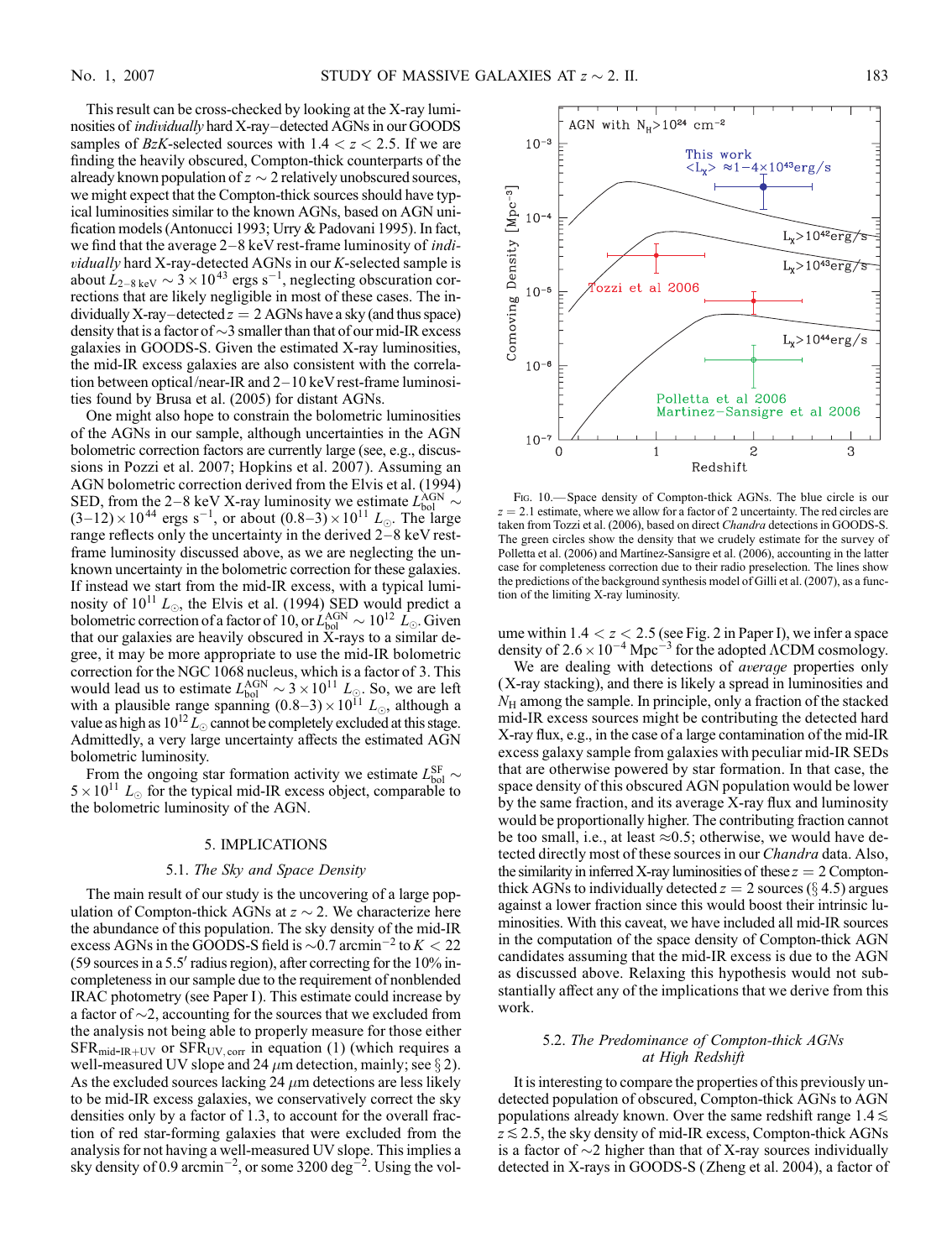$\approx$ 10 higher than X-ray-detected submillimeter-emitting galaxies (Alexander et al. 2003a), and  $\approx$  20 times higher than X-rayundetected power-law AGN candidates (Donley et al. 2007).

We can assess the obscured-to-unobscured AGN ratio by comparing to the space density of unobscured AGNs selected in the soft band by Hasinger et al. (2005). For  $L_X > 10^{42}$  ergs s<sup>-1</sup>, they find a space density of  $\sim (3-4) \times 10^{-5}$  at  $z = 2$ , a factor of  $\gtrsim 5$ smaller than what we find for obscured mid-IR excess AGNs at the same redshift. This implies that the ratio of obscured to unobscured AGNs is larger than at least 5, and is probably much larger yet, consistently with the model expectations (e.g., Gilli et al. 2007). Comparing to the luminosity function for hard  $X$ -rayselected AGNs at  $z = 2$  (Ueda et al. 2003; La Franca et al. 2005), the Compton-thick sources that we have found have a space density that is larger by a factor of  $2-3$  than that of the sources already known and overall with similar luminosities. The difference would decrease if it is only a fraction of mid-IR excess sources that are hosting an X-ray-luminous AGN. A more detailed comparison is hampered by the uncertainties inherent in the detailed properties of our samples, as discussed in the previous sections. Overall, these results suggest that a dominant fraction of  $X$ -rayluminous AGNs are heavily obscured, in general agreement with expectations.

It is also interesting to compare to previously known populations of Compton-thick AGNs. Tozzi et al. (2006) identify six Compton-thick AGNs with  $N_H > 10^{24}$  at  $1.5 < z < 2.5$ , detected by *Chandra* in the full GOODS-S, which translates into a space density at least an order of magnitude lower than that inferred here for our mid-IR excess objects. A larger density of Comptonthick AGNs is directly detected at  $z \sim 1$  by Tozzi et al. (2006), but this is still a factor of at least 3 lower than our estimate at  $z = 2$ (Fig. 10). Overall, the space density of Compton-thick AGNs that we infer at  $z = 2$  is reasonably consistent, within a factor of 2, with the predictions of the background synthesis model of Gilli et al. (2007; Fig. 10), when counting all the Compton-thick sources in the models with  $10^{42}$  ergs s<sup>-1</sup>  $\lt L_X$   $\lt 10^{44}$  ergs s<sup>-1</sup>, which are found to have an average X-ray luminosity of  $L_X =$  $1.3 \times 10^{43}$  that is similar indeed to that of our sources.<sup>21</sup> This large population of Compton-thick  $z \sim 2$  AGNs has probably similar intrinsic properties to that found by Martínez-Sansigre et al. (2006), who select  $z \sim 2$  AGNs as mid-IR bright sources with a radio detection and a faint IRAC counterpart. They have uncovered a population of AGNs with a sky density of  $\approx$  10 deg<sup>-2</sup>, turning out to be heavily obscured sources in nearly all cases. Their AGNs are likely the tip of the iceberg of the population found here, given their sky density some 2 orders of magnitude lower than that of our sources, but much higher bolometric luminosities. Similarly, Polletta et al. (2006) find a population of luminous Compton-thick AGNs at  $z \sim 2$  using *Spitzer*, with a sky density of about 25 deg<sup>-2</sup>.

In parallel to this work, Fiore et al. (2007) detected a similar population of  $z \sim 2$  obscured AGNs from X-ray stacking of galaxies with large 24  $\mu$ m-to-optical flux ratios. Given their selection criteria, we expect that many of the Fiore et al. (2007) objects would classify as mid-IR excess galaxies.

### 5.3. Contribution to the X-Ray Background

Given an observed average hard X-ray flux of  $\sim$  10<sup>-16</sup> ergs s<sup>-1</sup>  $\text{cm}^{-2}$  (calculated directly from the model in Fig. 9, which gives

 $\sim$ 1.7 times higher flux than given in Table 1; see § 4.5) and the sky density of  $3200 \text{ deg}^{-2}$ , the mid-IR excess sources produce a background of  $0.7 \,\text{keV} \,\text{s}^{-1} \,\text{cm}^{-2} \,\text{sr}^{-1}$  in the 2–8 keV band. This is a quite small contribution to the total background in this band, which is not surprising given that this band is almost completely resolved by direct detections of individual AGNs (at least up to  $\approx$ 6 keV; Worsley et al. 2005, 2006). The relative contribution of these mid-IR excess sources increases toward higher energies, as these sources are strongly obscured.

As an example, we have tried to extrapolate the background flux emitted in the  $10-30$  keV band. Using the best-fitting Gilli et al. (2007) model with  $N_{\rm H} = 10^{24.5} \,\rm cm^{-2}$ , we estimate that these sources would produce a background flux of about  $1.2 \text{ keV s}^{-1}$  $\text{cm}^{-2} \text{ sr}^{-1}$  in the 10–30 keV band. For the physically motivated SEDs described in Gilli et al. (2007) this prediction turns out to be only weakly dependent on the assumed  $N_{\rm H}$ , for AGNs around the Compton-thick regime. However, for the X-ray spectral shape at the highest energies of NGC 1068 and NGC 6240 (Vignati et al. 1999), we would derive a contribution a factor of 2 larger than above, being flatter at the highest energies than the Gilli et al. (2007) models (on the other hand, e.g., the Circinus galaxy has a spectral shape even softer than the Gilli et al. [2007] models; Matt et al. 1999). These calculations are insensitive to the particular fraction of mid-IR excess galaxies that are actually X-ray emitters, as the dependence is only on the stacked X-ray fluxes.

The total background in the  $10-30$  keV band is estimated to be about 44 keV  $s^{-1}$  cm<sup>-2</sup> sr<sup>-1</sup>. On the basis of the Gilli et al. (2007) model,  $\approx 70\% - 80\%$  of the 10-30 keV background can be ascribed to the sources detected in the deepest X-ray surveys in the  $\approx 0.5-10$  keV band. Therefore, we conclude that this population of  $z = 2$  Compton-thick AGNs can account for  $\sim 10\% - 25\%$ of the *missing* background in the  $10-30$  keV band, i.e., of the fraction due to Compton-thick AGNs that are not individually detected in X-rays. This is in reasonably good agreement with Gilli et al. (2007) model calculations for the background in this energy range emitted by Compton-thick AGNs at  $1.4 < z < 2.5$ . The same models predict that most of the rest of the X-ray background is produced by similar AGNs at  $z < 1.4$  (although Steffen et al. [2007] find marginal background contributions from X-ray-undetected MIPS galaxies with 24  $\mu$ m flux density  $>80 \mu$ Jy at  $z \sim 1$ ). Our results suggest that the AGNs in these  $z < 1.4$  galaxies could be identified from the presence of excess mid-IR emission.

#### 5.4. On the Coeval Growth of Black Holes and Bulges

About 20% $-25$ % of the  $z \sim 2$  star-forming galaxies in GOODS with  $K < 22$  (i.e., with stellar masses  $\gtrsim 10^{10} M_{\odot}$ ) have 24  $\mu$ m excesses by more than 0.5 dex, with the fraction rising to  $50\% - 60\%$ for the most massive star-forming galaxies with  $M > 4 \times 10^{10} M_{\odot}$ (Fig. 5). We have shown that this appears to be due to the presence of heavily obscured AGNs in these objects, indicating that heavily obscured AGN activity was widespread among star-forming galaxies and massive galaxies in general at  $z = 2$ . This is different from the local universe, where the fraction of massive galaxies containing an AGN is only a few percent (Kauffmann et al. 2004), supporting the idea that the BH growth from the most massive BHs must have been higher in the past (see Fig. 2 in Heckman et al. 2004). The AGN activity is likely connected, in some physical way, to the intense star formation activity. In fact, locally a comparably large fraction of LIRGs and ULIRGs contain AGNs with detectable mid-IR excess (Genzel et al. 1998; Yun et al. 1999; Tran et al. 2001; Laurent et al. 2000). Therefore, the relative fraction of AGNs in LIRGs and ULIRGs might not

<sup>&</sup>lt;sup>21</sup> We emphasize that the space density of Compton-thick AGNs at  $z = 2$  in the Gilli et al. (2007) models is constrained by the shape of the missing X-ray background and is uncertain by a factor of a few. This is because  $z = 2$  Comptonthick AGNs in the models produce only a small fraction of the missing background (see  $\S$  5.3).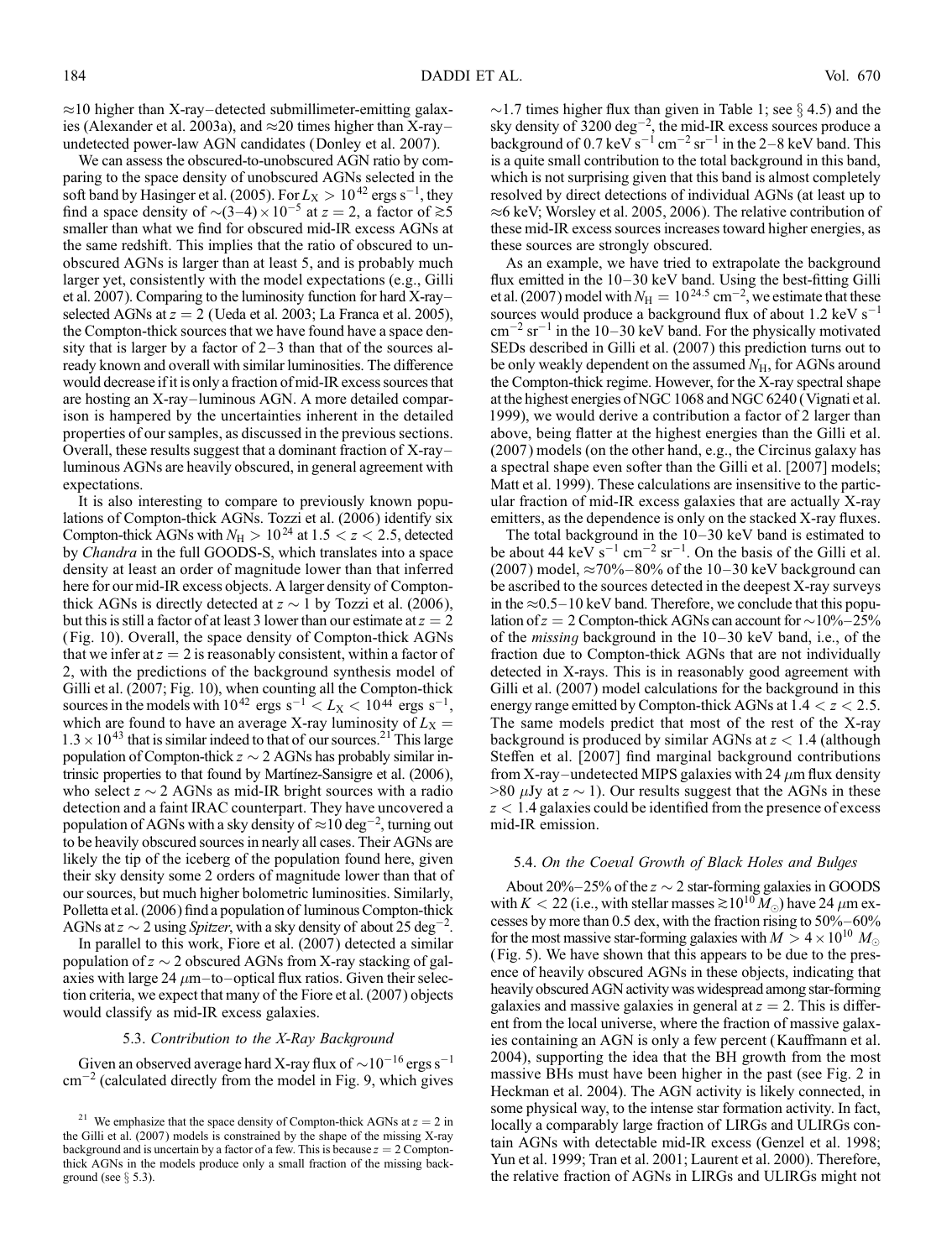be strongly evolving, while the fraction of AGNs in massive starforming galaxies evolves by a substantial factor. Quite obviously, this suggests that the epoch of major buildup of stellar mass in galaxies at  $z \sim 2$  (e.g., Daddi et al. 2005b; Papovich et al. 2006; Franceschini et al. 2006) coincided with a major buildup phase of the central supermassive BHs, as appears to be the case in the submillimeter-emitting galaxy population (e.g., Alexander et al. 2005b; Borys et al. 2005). This supports the idea that the local correlations between BH and galaxy mass were naturally put in place by a concomitant formation. Is there evidence of such a parallel growth of stellar and BH mass in our sample of  $z \sim 2$ galaxies?

The rate of BH growth in these objects can be estimated from their bolometric luminosities, as  $L_{bol} = \eta M_{BH}c^2$ , with a typical energy conversion efficiency  $\eta \approx 0.1$  (e.g., Marconi et al. 2004). Given the large uncertainty in the bolometric luminosities of the AGNs in mid-IR excess galaxies ( $10^{11} L_{\odot} \lesssim L_{\text{bol}} \lesssim 10^{12} L_{\odot}$ ), we infer that the average BH accretion rate is in the range  $\widetilde{M}_{\rm BH} \sim$  $(0.05-0.5)\eta_{0.1}^{-1} M_{\odot}$  yr<sup>-1</sup> (here  $\eta_{0.1} = \eta/0.1$ ). The mid-IR excess sources are only  $\sim \frac{1}{4}$  of the sample of massive star-forming galaxies (i.e., the growth in stellar mass is happening in a  $\sim$ 4 times larger sample of galaxies that remain undetected in hard X-rays). The average BH accretion per galaxy may thus be close to  $\frac{1}{4}$  of the above estimate. We are neglecting here the possible additional BH growth inside galaxies classified in our simplification as mid-IR normal and BH growth occurring inside individually X-ray-detected  $z = 2$  AGNs. The latter term, from individually hard X-ray-detected AGNs inside  $z = 2$  massive star-forming galaxies, would increase the BH growth budget by at most a factor of 2, and likely much less (see  $\S$  4.5). The massive star-forming galaxies in our full GOODS-S sample have average SFR  $\sim 70\,M_\odot\, {\rm yr}^{-1}$ (from the UV and soft X-ray). Assuming explicitly here the more physical IMF of Kroupa (2001) or Chabrier (2003), and considering (for comparison to the local universe) that only some 70% of these stars will survive at  $z = 0$ , we get a ratio of  $\dot{M}_{\rm BH}/\mathrm{SFR} \sim (0.35\text{--}3.5) \times 10^{-3} \eta_{0.1}^{-1}.$ 

The local BH-to-galaxy mass correlation implies  $M_{BH}/M_{bulge} \approx$  $1.5 \times 10^{-3}$  (McLure & Dunlop 2001; Marconi et al. 2004; Ferrarese et al. 2006), within about a factor of 2 uncertainty. Although uncertain, our estimate of the relative growth rates brackets the observed BH-to-stellar mass ratio, which tantalizingly suggests that this population of mid-IR excess galaxies may indeed represent the major building phase of BHs in massive galaxies. It is in fact largely expected that massive and star-forming  $z = 2$  galaxies are the progenitors of local spheroids and bulges (e.g., Daddi et al. 2004a, 2004b; Shapley et al. 2005; Adelberger et al. 2005; Kong et al. 2006).

From the space density of these sources and their BH accretion rate, the cosmic BH accretion rate density turns out to be  $10^{-5}$  to  $10^{-4} M_{\odot} \text{ yr}^{-1} \text{ Mpc}^{-3}$ . This is a factor of  $\sim 2.5-25$  larger than the contribution estimated for  $z \approx 2$  bright SMGs (Alexander et al. 2005b), which appear to represent the most extreme star-forming galaxies at this epoch; clearly, fainter submillimeter observations may reveal significantly more AGNs and BH growth and eventually overlap with the K-selected population investigated here (which have  $\bar{S}_{850 \mu m} \sim 1-1.5$  mJy; see Daddi et al. 2005b; Paper I). However, this accretion rate density is comparable to the contribution of luminous quasars at these epochs (e.g., Yu & Tremaine 2002; Alexander et al. 2005b; Croton et al. 2006). Integrating over the 2 Gyr time span corresponding to the  $1.4 < z < 2.5$  redshift range, this would produce a local BH mass density of  $(0.2-2) \times$  $10^5 M_{\odot}$  Mpc<sup>-3</sup>. Comparing to the estimate of  $4.6 \times 10^5 M_{\odot}$  Mpc<sup>-3</sup> for the local integrated BH mass density (Marconi et al. 2004), our estimate is about  $5\% - 50\%$  of the total. This is similar to the estimate that today's massive galaxies are forming most of their stars in the  $1.4 < z < 2.5$  redshift range, accounting for  $\approx 20\%$ of all the stars in the local universe (Daddi et al. 2005b).

## 5.5. AGN Duty Cycle

The high incidence of AGNs inside massive star-forming galaxies,  $20\% - 30\%$  for the overall samples, directly implies that the AGN activity at the luminosity levels at which we detect it has a relatively long duty cycle, at most only  $3-4$  times shorter than that of star formation. If only a fraction of mid-IR excess galaxies are actually X-ray luminous, these estimates would be reduced by the same fraction. Accounting for individual X-ray detections of massive star-forming galaxies would instead marginally increase these estimates  $(\S 4.5)$ .

In Paper I we show that massive star-forming galaxies with  $M > 10^{11} M_{\odot}$  are generally ULIRGs with a duty cycle of at least 40% and an estimated time duration of at least 400 Myr. At these high masses the fraction of mid-IR excess sources reaches  $\sim$  50%. Therefore, our results suggest that this obscured AGN activity in massive ( $M > 10^{11} M_{\odot}$ ) galaxies has a duty cycle of at least  $\sim$ 20% and typical durations of at least 200 Myr. We emphasize that these figures are likely to be lower limits because, given the downsizing trends, actively star-forming galaxies are likely to represent a higher fraction of all massive galaxies at masses lower than  $10^{11} M_{\odot}$  at  $z = 2$  (i.e., the fraction of quiescent/passive galaxies likely increases rapidly with stellar mass at  $z = 2$ ). This is consistent with the timescales inferred by Marconi et al. (2004).

It is also worth noting that the strong increase of the fraction of mid-IR excess galaxies with stellar mass (see Fig. 5) might imply that the duty cycle of AGN activity inside star-forming galaxies depends on stellar mass. This could actually be the ultimate reason for downsizing, i.e., the fact that massive elliptical galaxies are the first to stop their star formation activity (e.g., Cimatti et al. 2006; Bundy et al. 2006; Scarlata et al. 2007). With more massive systems being more likely to host an AGN, they indeed would be the first ones to turn passive if AGN activity is the preferred feedback channel for the quenching star formation. Kriek et al. (2007) have proposed a similar argument.

#### 5.6. Submillimeter Galaxies, Merging, and BH Growth

It is relevant at this point to summarize the comparison between BzK galaxies, particularly the mid-IR excess objects, and the coevally selected SMGs, as this has possibly interesting implications for the triggering of BH and galaxy growth. We have discussed in  $\S$  5.4 that the BH accretion rate density at  $z = 2$  is higher by roughly an order of magnitude in the mid-IR excess galaxies, over that found in SMGs. Estimates of the  $z = 2$  SFR density also show that SMGs account for a similar share of the overall stellar mass growth. Compared to the mid-IR excess galaxies selected to  $K < 22$ , SMGs are much rarer (at least at bright submillimeter flux densities of  $f_{850 \mu m} > 5$  mJy; e.g., Coppin et al. 2006), have stellar masses larger by roughly a factor of  $2-3$ (e.g., Greve et al. 2005), have SFRs about 1 order of magnitude higher ( $\approx$ 700  $M_{\odot}$  yr<sup>-1</sup> vs.  $\approx$ 70  $M_{\odot}$  yr<sup>-1</sup>; Chapman et al. 2005; this paper), but have AGN luminosities that are quite similar (a few times  $10^{43}$  ergs s<sup>-1</sup>; Alexander et al. 2005a, 2005b; this paper). This can explain why generally the SMGs do not display a mid-IR excess over their bolometric luminosity inferred from radio (Pope et al. 2006; see also Menéndez-Delmestre et al. 2007; Valiante et al. 2007), as the mid-IR emission from the AGN is likely overshadowed by that from star formation. This also implies that the ratio of BH growth to stellar mass growth is higher in mid-IR excess galaxies than in SMGs. For the former, the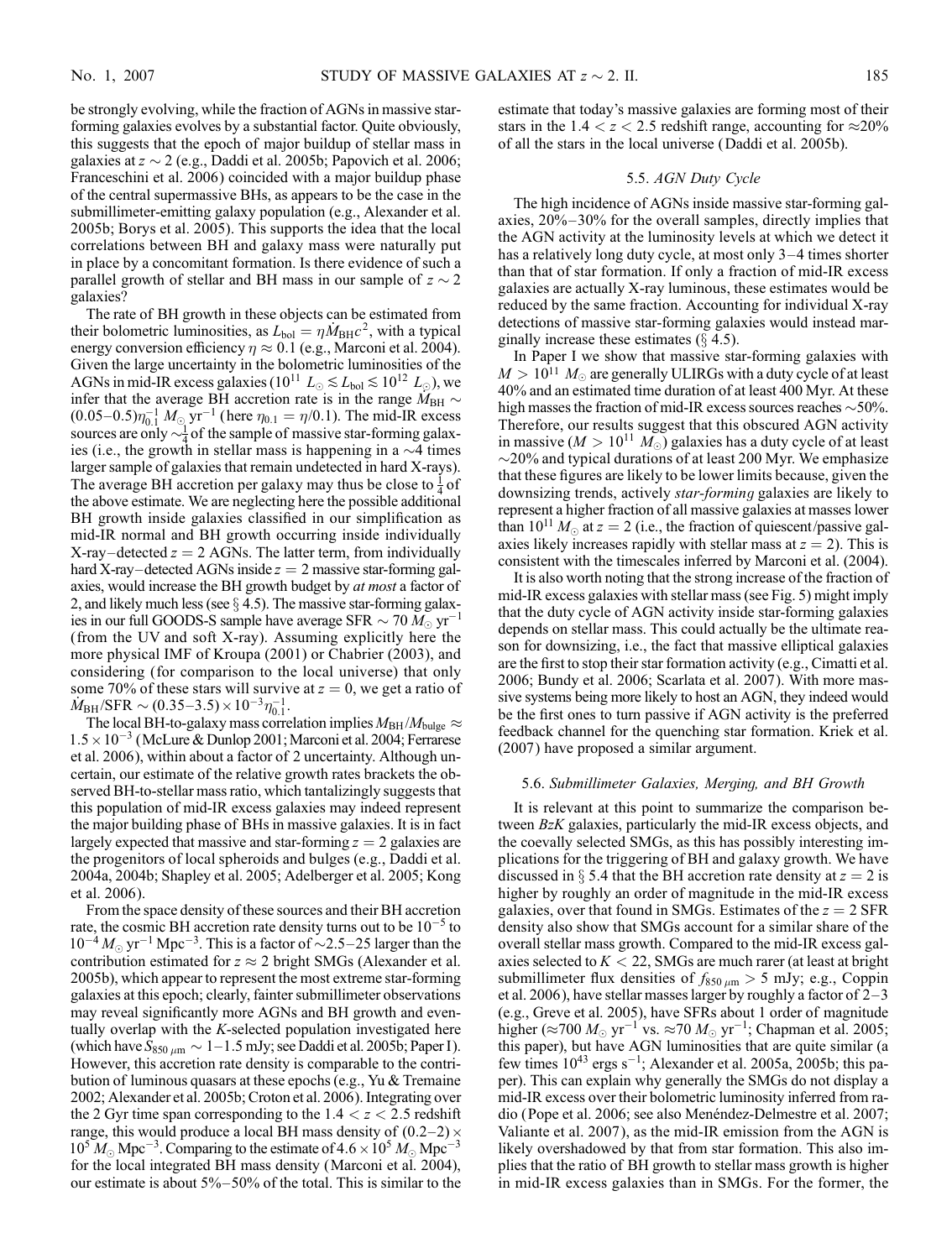concurrent BH and stellar mass growth can account for the buildup of galaxies lying on the locally defined BH-spheroid mass relation, while this is likely not the case for the activity of SMGs (Alexander et al. 2005a, 2005b).

Submillimeter-bright galaxies are likely a *special* phase during the buildup of massive galaxies corresponding to both the highest SFRs and specific SFRs. They lie outside the stellar mass versus SFR correlation, as described in Paper I, in the same way that ULIRGs are outliers of the local stellar mass $-to-SFR$  correlation. This is consistent with the idea that SMGs like local ULIRGs are triggered by major mergers, as inferred also on the basis of their morphologies (Conselice et al. 2003; Chapman et al. 2003), and as suggested also by the compact sizes of the starbursts observed in CO lines and in the radio (Tacconi et al. 2006; Bouche et al. 2007). Instead, the fact that  $BzK$  galaxies in general define a tight stellar mass-to-SFR relation argues against an important role of major mergers in triggering their activity. The long duty cycle of their SFR activity (Daddi et al. 2005b; Paper I) also supports this idea, while SMGs are thought to be comparably much shorted lived (e.g., Greve et al. 2005; but see also Swinbank et al. 2006).

Therefore, an important conclusion that one might derive from our results is that BH growth in galaxies appears more directly connected with relatively stable and long-lived star formation, despite being still at considerably high rates, rather than being predominantly associated with rare and short-lived major merger events. We notice that most models of coeval BH and galaxy growth and of AGN feedback postulate instead that major mergers are the most relevant events for BH growth and for triggering feedback (e.g., Di Matteo et al. 2005; Schawinski et al. 2006; Croton et al. 2006). Our result is, in fact, somewhat surprising given that mergers are known to be very efficient in channeling the gas toward the center of the galaxies. Major mergers are likely still required to justify the rapid morphological transition between massive high-z star-forming galaxies with irregular/disk morphologies and bulge-dominated systems (although perhaps disk instabilities might also play this game; Genzel et al. 2006), but it appears that a substantial fraction of the BH masses inside local massive galaxies might have been put in place outside such events.

# 6. AGN FEEDBACK VIA COMPTON HEATING?

The widespread presence of obscured AGNs lurking inside massive star-forming galaxies naturally leads to the question of their possible feedback effect on their host galaxies. Feedback from AGNs is widely believed to be the key factor for solving a major problem of galaxy formation models based on  $\Lambda \text{CDM}$  cosmology. In short, these models require an ad hoc mechanism to quench star formation in massive galaxies, which is empirically required to reproduce the observed color bimodality of galaxies, as well as the old ages of stars in early-type galaxies. Passively evolving elliptical galaxies are now known to be present in significant numbers at least up to  $z \sim 2.5$  (Cimatti et al. 2004; McCarthy et al. 2004; Daddi et al. 2005a). As first shown by Granato et al. (2001, 2004), physically motivated semiempirical models of galaxy evolution implementing AGN feedback can successfully account for the existence of massive and passive galaxies already at early epochs (see also De Lucia et al. 2006; Springel et al. 2006; Croton et al. 2006; Bower et al. 2006; Kitzbichler & White 2006), as shown also in Paper I. Our results are consistent with the idea that potentially  $all z = 2$  massive star-forming galaxies contain AGNs, and therefore the ad hoc mechanism advocated by the models appears at least to be plausible because the AGNs are indeed there. Therefore, it would be of great interest to find a direct

observational connection between AGN activity and star formation quenching in massive galaxies.

We can imagine two ways that energy can be transferred from the AGN to the host interstellar medium ( ISM ), heating it up until it escapes from the galaxy in a wind. One is via (sub)relativistic jets, and their possible role in a similar context (suppression of galaxy cooling flows) has been invoked by, e.g., Binney & Tabor (1995). Alternatively (or in addition), the hard X-rays emitted by the AGN may produce Compton heating as they are absorbed by the ISM, again powering galactic winds (Ciotti & Ostriker 1997, 2007). AGN jets and accretion-related outflows are likely a major channel for mechanical feedback in distant galaxies. However, we cannot state anything new on the issue based on our sample of  $z \sim 2$  galaxies and our results. We focus instead here on the latter option, as the likely Compton-thick nature of these AGNs indicates that Compton heating could indeed be taking place.

The large obscuration of the central BH implies that very high energy photons are heavily absorbed by the material surrounding the AGN, which can thus be efficiently heated. The typical starforming galaxy in our GOODS-S sample has a stellar mass of  $M \sim 3 \times 10^{10} M_{\odot}$ , and the binding energy of the gas can be estimated to be of the order of  $M_{\rm gas}\bar{\sigma_v^2} \approx 3 \times 10^{58} f_{\rm gas}$ , where  $f_{\rm gas}$  is the gas fraction of the galaxy's baryonic mass and  $\sigma_v$  is the velocity dispersion. The X-ray luminosity absorbed at high energies, e.g., >2 keV in the rest frame, is  $\geq 10^{43}$  ergs s<sup>-1</sup>. These very high energy photons can efficiently heat the gas, through Compton scattering. Assuming, as a limiting case, that all the absorbed energy at >2 keV goes into extracting gas from the galactic potential well, and using  $f_{\text{gas}} = 0.1$ , it would take only  $\sim$  3  $\times$  10<sup>6</sup> yr to blow off the gas completely. Clearly, the efficiency is likely to be much lower, chiefly because the material in the BH surroundings can absorb and reradiate to lower energies most of the energy of the absorbed hard X-ray photons. The mid-IR excess itself testifies for (part of ) the AGN energy output being indeed degraded. The energy available for feedback is the difference between the total hard X-ray energetic output of the AGN and the fraction of it that is reradiated at lower energies. Since both terms are affected by large uncertainties, estimating their difference would be affected by even larger uncertainties. Notwithstanding this limitation, the large unobscured luminosity in hard X-rays that we derive for these objects argues for the plausibility of a scenario in which Compton heating plays an important role in quenching star formation.

### 7. FUTURE PROSPECTS

We have discovered a substantial population of heavily obscured, Compton-thick AGNs, residing in a large fraction of massive star-forming galaxies at  $z \sim 2$ . We have shown that this result has important implications for BH galaxy evolution, but our analysis still leaves open many questions. There are two crucial points that will need to be addressed by future studies: a cleaner selection of mid-IR excess objects and an improved estimate of the obscuring column densities, hence of  $\overline{L}_X^{AGN}$  and  $L_{bol}^{AGN}$ .

For the selection, the main current limitation is that the fiducial SFR activity of the host galaxy, used to diagnose the presence of an excess at mid-IR bands, is derived from the UV. Due to the necessity of large ( hence uncertain) reddening corrections, and in some cases of UVobscuration exceeding what can be inferred from the UV slope, this procedure is far from being ideal. A better procedure would be to derive a reliable measurement of the bolometric IR luminosity of the galaxy from long-wavelength observations and compare this to the mid-IR rest-frame luminosity. The availability of ALMA, SCUBA2, and especially *Herschel*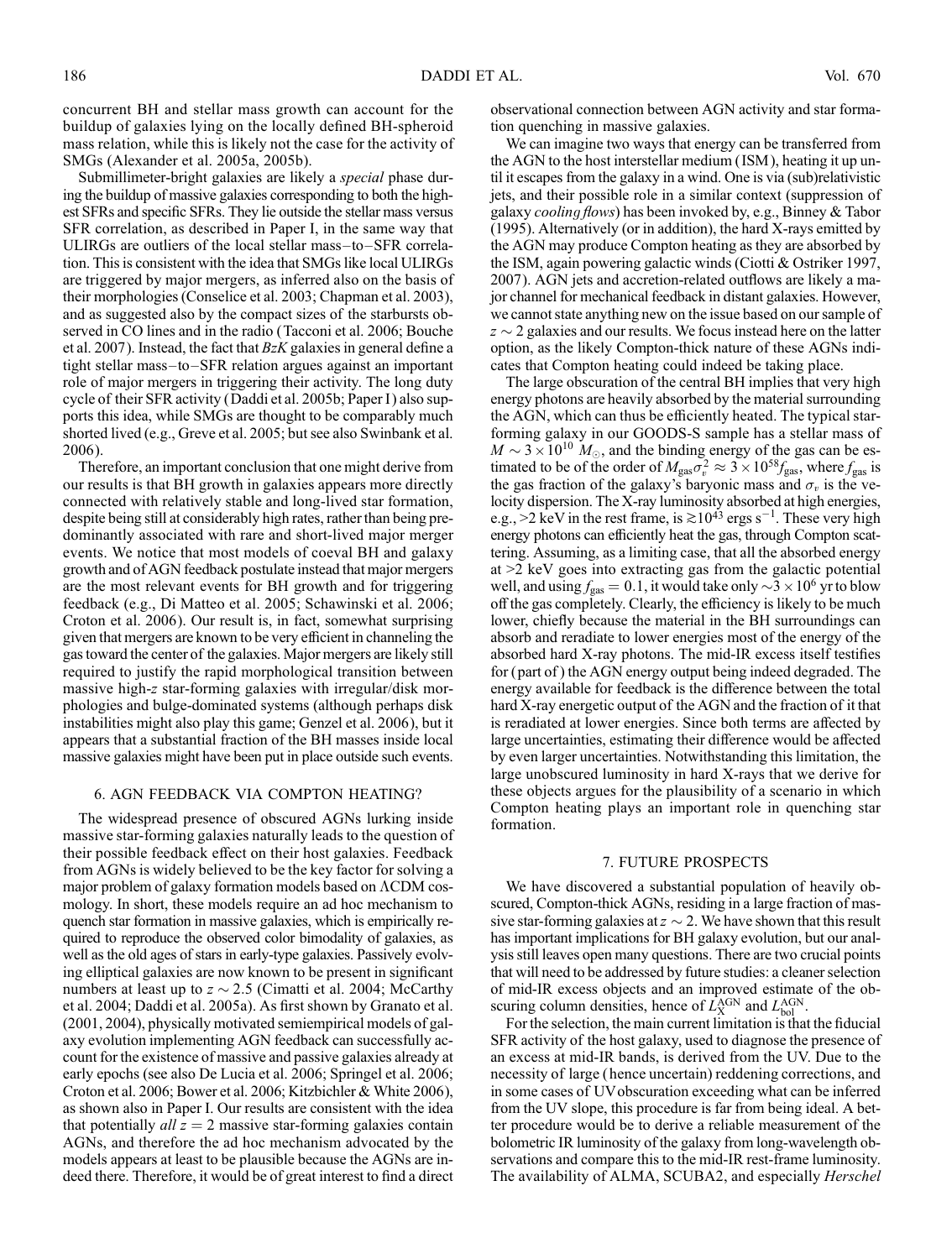observations in the near future should all substantially help with this task, providing much better multiwavelength SEDs for the dust emission, from mid-IR wavelengths through the far-IR peak and beyond. With such a detailed SED, one could try to disentangle the cold dust and the warm dust emission, due to, respectively, star formation and AGN heating.

Measuring reliable values for  $N_{\rm H}$ , determining accurately what fraction of mid-IR excess sources are Compton-thick, and perhaps also detecting individually these sources would require extremely sensitive observations. With *Chandra* this could require an ultradeep integration, of the order of  $5-10$  Ms, to allow one to detect some of the brightest objects. Perspectives also look promising for the next generation of X-ray satellites currently under discussion, such as XEUS (Bavdaz et al. 2006); if realized with a fairly high angular resolution  $(\sim 2'' - 3'')$ , XEUS would be ideally suited to  $X$ -ray spectroscopy of these  $X$ -ray-faint AGNs. Rest-frame optical spectroscopy can also provide insights by looking for luminous high-excitation emission lines such as [O iii] *k*5007.

Mid-IR spectroscopy will also be crucial to improve our understanding of these sources. We have not as yet explicitly demonstrated that AGN emission does account for the entirety of the mid-IR excess flux density. Our analysis cannot exclude the possibility that intrinsically different mid-IR SED properties, e.g., anomalously strong polycyclic aromatic hydrocarbons (PAHs), exist in a fraction of  $z = 2$  galaxies, with the mid-IR still powered by SFR. This might be related to the presence of different SFR modes, rare or nonexistent by  $z < 1$ , a result that would be quite interesting on its own. Clearly, the ideal means to obtain a direct diagnostic of the cause of the 24  $\mu$ m excess would be to perform spectroscopy at these wavelengths with *Spitzer* and *AKARI*. Given that the typical mid-IR excess galaxy is highly star forming, we do expect to see PAH features in a large majority of the mid-IR excess galaxies. However, if the mid-IR excess is directly produced by the AGN, we should detect also an important contribution from AGN continuum in most of the mid-IR spectra, lowering the equivalent width of the PAH emission features. As mid-IR excess objects even at  $z \sim 2$  are relatively bright at 24  $\mu$ m, with flux densities often in excess of  $100-200 \mu Jy$ , the observations are feasible and useful spectra are already available in the Spitzer archive, although their analysis exceeds the scope of the present paper.

#### 8. SUMMARY AND CONCLUSIONS

We have studied the nature of a population of  $z \sim 2$  galaxies that displays a marked excess flux density at mid-IR wavelengths, over that expected to arise from just normal star formation activity as estimated from their rest-frame UV. The examined sample includes over 600 K-selected  $z \sim 2$  galaxies in the two GOODS fields (with 25% of them having spectroscopic redshifts), with multiwavelength information including data in UV, optical, near-IR, Spitzer IRAC (3.6–8.0  $\mu$ m bands), Spitzer MIPS (24 and 70  $\mu$ m bands), SCUBA, VLA 1.4 GHz, and X-ray from Chandra. This sample has been cleaned by all known AGNs, identified via their *Chandra*  $2-8$  keV X-ray emission and/or by the presence of a power-law SED over the IRAC bands. The major results of this work can be summarized as follows:

1. Roughly  $20\% - 30\%$  of the massive star-forming galaxies at  $z \sim 2$ , selected down to  $K < 22$ , display a mid-IR excess larger than about a factor of 3, which we classify as ''mid-IR excess galaxies.'' This fraction increases rapidly with the stellar mass of the galaxies, reaching  $\sim$  50%–60% for  $M > 4 \times 10^{10} M_{\odot}$ . We have shown that our results do not strongly depend on the exact threshold used for defining these mid-IR excess galaxies.

2. This population of mid-IR excess galaxies is at slightly higher average redshift than normal galaxies ( $\langle z \rangle = 2.1$  vs. 1.9), but overall the two redshift distributions are similar. This population becomes dominant at the highest  $8 \mu m$  (rest frame) luminosities [for  $L(8 \mu m) > 10^{11} L_{\odot}$ ] that we accurately derive at  $z \sim 2$  from Spitzer MIPS 24  $\mu$ m flux densities. Relatively shallow surveys with *Spitzer* MIPS of the  $z \sim 2$  universe are thus the ones that are proportionally most affected by the presence of mid-IR excess galaxies.

3. Mid-IR excess sources have redder  $K - 5.8 \mu m$  colors than normal galaxies, reflecting different intrinsic SEDs in the optical to near-IR rest frame, that cannot be attributed to mere redshift effects. For these mid-IR excess sources, the peak of the stellardominated part of the SED is longward of the canonical 1.6  $\mu$ m rest frame. We interpret this as evidence for the presence of a warm dust AGN contribution to the continuum in these sources, consistent also with the finding that the excess flux density seems to become weaker beyond 20  $\mu$ m rest frame, based on Spitzer 70  $\mu$ m observations.

4. This excess AGN component over the near-IR rest frame will likely bias the estimates of stellar masses and photometric redshifts for some of the  $z \sim 2$  galaxies, when including IRAC photometry in the SEDs. However, we quantify the effect on the derived photometric redshifts to be only at the level of  $2\% - 3\%$ in  $(1 + z)$ , for the mid-IR excess sources.

5. Stacking of Chandra X-ray data reveals a strong dichotomy in the two populations: the normal sources have a soft spectrum, consistent with star formation in both  $0.5-2$  and  $2-8$  keV bands. Contrary to them, mid-IR excess objects exhibit a much harder spectrum, unambiguously showing the presence of highly obscured AGNs inside these sources.

6. We use a variety of methods to infer  $N_{\rm H}$ , the column density of the absorbing material along the line of sight. Our best estimate suggests typical obscuration of  $N_H = 10^{24.5}$  cm<sup>-2</sup>, derived from the X-ray spectrum after accounting for the X-ray emission due to star formation. As a result, we infer that the majority of the mid-IR excess galaxies are likely to host a Compton-thick AGN.

7. This previously unknown population of AGNs has typical X-ray luminosity of  $(1-4) \times 10^{43}$  ergs s<sup>-1</sup> in the 2-8 keV restframe band. We infer a range for the bolometric luminosity of  $10^{11}-10^{12} L_{\odot}$ . This is comparable to the bolometric luminosities of their host galaxies, as due to star formation, for which we estimate a typical value of  $\sim 5 \times 10^{11} L_{\odot}$ .

8. The sky density of Compton-thick AGNs inside massive star-forming galaxies to  $K < 22$  is  $\sim$ 3200 deg<sup>-2</sup>, and their space density is  $\sim 2.6 \times 10^{-4}$  Mpc<sup>-3</sup>. Their space density is higher than that of all AGNs already known at  $z = 2$ , and much higher than that of previously known Compton-thick populations at high redshifts. The space density of Compton-thick AGNs that we derive agrees reasonably well with that predicted by the background synthesis models of Gilli et al. (2007).

9. Despite their large space density, we extrapolate that this population can account for only about  $10\% - 25\%$  of the *missing*  $X$ -ray background in the observed  $10-30$  keV band, in agreement again with the prediction of Gilli et al. (2007). Most of the high-energy background still to be resolved is likely inside similar sources but residing at  $z \leq 1.4$  rather than at  $z \sim 2$ .

10. The widespread presence of obscured AGNs inside massive star-forming galaxies at  $z \sim 2$  seems to quite naturally account for the concurrent growth of the BH together with the stellar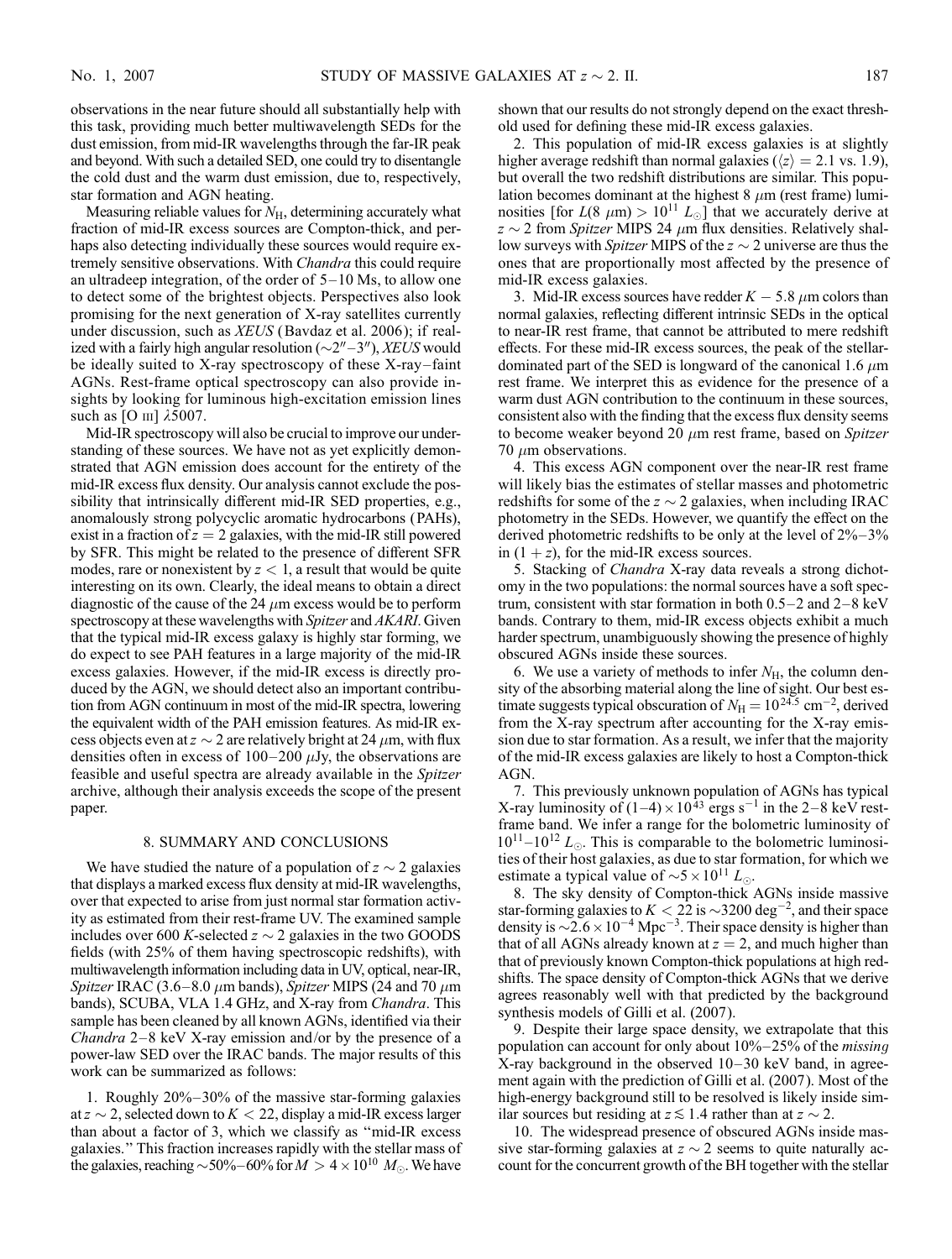mass of the hosting galaxies. Within quite large quantitative uncertainties, this picture is consistent with these objects approaching the local values for the ratios between the mass of central BHs and that of their hosting bulges.

11. A relatively long duty cycle for the AGN activity at  $z = 2$ , only a factor of  $3-4$  lower than that of star formation activity, is suggested by the widespread presence of AGNs that appear to be present among massive star-forming galaxies.

12. Comparing to submillimeter-selected galaxies (SMGs), we find that BHs are growing faster in mid-IR excess galaxies, relatively to the ongoing SFR, and their integrated contribution to the BH accretion rate density is also larger. This suggests that BH growth in massive galaxies is taking place outside major merger events.

13. The large, increasing incidence of Compton-thick AGNs with stellar mass, along with the energy deposition provided by the absorption of the hard X-ray photons, suggests that these objects may be responsible for the AGN feedback eventually leading to the termination of the star formation activity, and doing so beginning with the most massive galaxies as in the *downsizing* scenario. Although existing data do not allow one to firmly prove this tantalizing possibility, we show that the involved energetics is consistent with this picture.

14. We finally discuss future prospects for improving our still limited understanding of the properties of mid-IR excess galaxies and Compton-thick AGNs at high redshift. The crucial and obvious required next step is the full construction of their SED, including ALMA, SCUBA2, and *Herschel* facilities as they become available, as well as of their *spectral* mid-IR properties, via Spitzer IRS and AKARI spectroscopy. Extremely deep Chandra

 $(5-10 \text{ Ms})$  exposures would be required to directly detect some of these Compton-thick AGNs.

In summary, we have uncovered a major population of luminous and obscured  $z = 2$  AGNs, previously largely unknown. With AGN and star formation activity in massive galaxies peaking at  $z \sim 2$ , this newly detected population of Compton-thick AGNs appears to be an excellent candidate for playing a major role both for establishing the BH-bulge mass relation and for providing the feedback necessary to discontinue further star formation in massive galaxies.

We thank the rest of the GMASS team for allowing us to use the still unpublished spectroscopic redshifts, as well as the many other members of the GOODS team, who have helped to make these observations possible. We are grateful to Emily MacDonald, Daniel Stern, and Hy Spinrad for collecting some of the redshifts used in this work. We thank Gianni Zamorani and Susanne Madden for useful comments and discussions. E. D. gratefully acknowledges NASA support (at the beginning of this work) through the Spitzer Fellowship Program, award 1268429. D. M. A. thanks the Royal Society for funding. R. G. acknowledges financial support from the Italian Space Agency (ASI) under the contract ASI-INAF I/023/05/0. W. N. B. acknowledges Spitzer Space Telescope grant 1278940. J. K. acknowledges financial support from the German Science Foundation (DFG) under contract SFB-439. Support for this work, part of the Spitzer Space Telescope Legacy Science Program, was provided by NASA, contract 1224666 issued by the JPL, Caltech, under NASA contract 1407.

#### **REFERENCES**

- Adelberger, K. L., Erb, D. K., Steidel, C. C., Reddy, N. A., Pettini, M., & Shapley, A. E. 2005, ApJ, 620, L75
- Alexander, D. M., Bauer, F. E., Chapman, S. C., Smail, I., Blain, A. W., Brandt, W. N., & Ivison, R. J. 2005a, ApJ, 632, 736
- Alexander, D. M., Smail, I., Bauer, F. E., Chapman, S. C., Blain, A. W., Brandt, W. N., & Ivison, R. J. 2005b, Nature, 434, 738
- Alexander, D. M., et al. 2003a, AJ, 125, 383
- ———. 2003b, AJ, 126, 539
- Alonso-Herrero, A., et al. 2006, ApJ, 640, 167
- Antonucci, R. 1993, ARA&A, 31, 473
- Armus, L., et al. 2007, ApJ, 656, 148
- Avni, Y. 1976, ApJ, 210, 642
- Barger, A. J., Cowie, L. L., & Wang, W.-H. 2007, ApJ, 654, 764
- Bavdaz, M., et al. 2006, Proc. SPIE, 6266, 51
- Binney, J., & Tabor, G. 1995, MNRAS, 276, 663
- Borys, C., Smail, I., Chapman, S. C., Blain, A. W., Alexander, D. M., & Ivison, R. J. 2005, ApJ, 635, 853
- Bouche, N., et al. 2007, ApJ, in press (arXiv: 0706.2656)
- Bower, R. G., et al. 2006, MNRAS, 370, 645
- Brandt, W. N., & Hasinger, G. 2005, ARA&A, 43, 827
- Brandt, W. N., Hornschemeier, A. E., Schneider, D. P., Alexander, D. M., Bauer, F. E., Garmire, G. P., & Vignali, C. 2001, ApJ, 558, L5
- Brusa, M., et al. 2005, A&A, 432, 69
- Bundy, K, et al. 2006, ApJ, 651, 120
- Calzetti, D., et al. 2000, ApJ, 533, 682
- Chabrier, G. 2003, ApJ, 586, L133
- Chapman, S. C., Blain, A. W., Smail, I., & Ivison, R. J. 2005, ApJ, 622, 772
- Chapman, S. C., Windhorst, R., Odewahn, S., Yan, H., & Conselice, C. 2003, ApJ, 599, 92
- Chartas, G., Brandt, W. N., Gallagher, S. C., & Proga, D. 2007, AJ, 133, 1849
- Chary, R., & Elbaz, D. 2001, ApJ, 556, 562
- Chary, R.-R., Teplitz, H. I., Dickinson, M. E., Koo, D. C., Le Floc'h, E., Marcillac, D., Papovich, C., & Stern, D. 2007, ApJ, 665, 257
- Cimatti, A., Daddi, E., & Renzini, A. 2006, A&A, 453, L29
- Cimatti, A., et al. 2004, Nature, 430, 184
- Ciotti, L., & Ostriker, J. P. 1997, ApJ, 487, L105
- ———. 2007, ApJ, 665, 1038
- Comastri, A., Setti, G., Zamorani, G., & Hasinger, G. 1995, A&A, 296, 1
- Conselice, C. J., Chapman, S. C., & Windhorst, R. A. 2003, ApJ, 596, L5
- Coppin, K., et al. 2006, MNRAS, 372, 1621
- Croom, S. M., Smith, R. J., Boyle, B. J., Shanks, T., Miller, L., Outram, P. J., & Loaring, N. S. 2004, MNRAS, 349, 1397
- Croton, D. J., et al. 2006, MNRAS, 365, 11
- Daddi, E., Cimatti, A., Renzini, A., Fontana, A., Mignoli, M., Pozzetti, L., Tozzi, P., & Zamorani, G. 2004a, ApJ, 617, 746
- Daddi, E., et al. 2004b, ApJ, 600, L127
- 2005a, ApJ, 626, 680
- ———. 2005b, ApJ, 631, L13
- $-$ . 2007, ApJ, 669, 156 (Paper I)
- Dale, D. A., et al. 2006, ApJ, 646, 161
- De Lucia, G., Springel, V., White, S. D. M., Croton, D., & Kauffmann, G. 2006, MNRAS, 366, 499
- Di Matteo, T., Springel, V., & Hernquist, L. 2005, Nature, 433, 604
- Donley, J. L., Rieke, G. H., Pérez-González, P. G., Rigby, J. R., & Alonso-Herrero, A. 2007, ApJ, 660, 167
- Elbaz, D., et al. 2007, A&A, 468, 33
- Elvis, M., et al. 1994, ApJS, 95, 1
- Fabian, A. C., & Iwasawa, K. 1999, MNRAS, 303, L34
- Ferrarese, L., & Merritt, D. 2000, ApJ, 539, L9
- Ferrarese, L., et al. 2006, ApJ, 644, L21
- Fiore, F., et al. 2007, ApJ, in press (arXiv: 0705.2864)
- Franceschini, A., et al. 2006, A&A, 453, 397
- Frayer, D. T., et al. 2006, ApJ, 647, L9
- Gebhardt, K., et al. 2000, ApJ, 539, L13
- Genzel, R., et al. 1998, ApJ, 498, 579
- ———. 2006, Nature, 442, 786
- Giacconi, R., et al. 2002, ApJS, 139, 369
- Giavalisco, M., et al. 2004, ApJ, 600, L93
- Gilli, R., Comastri, A., & Hasinger, G. 2007, A&A, 463, 79
- Gilli, R., Salvati, M., & Hasinger, G. 2001, A&A, 366, 407
- Granato, G. L., De Zotti, G., Silva, L., Bressan, A., & Danese, L. 2004, ApJ, 600, 580
- Granato, G. L., Silva, L., Monaco, P., Panuzzo, P., Salucci, P., De Zotti, G., & Danese, L. 2001, MNRAS, 324, 757
- Greve, T. R., et al. 2005, MNRAS, 359, 1165
- Hasinger, G. 2004, Nucl. Phys. B, 132, 86